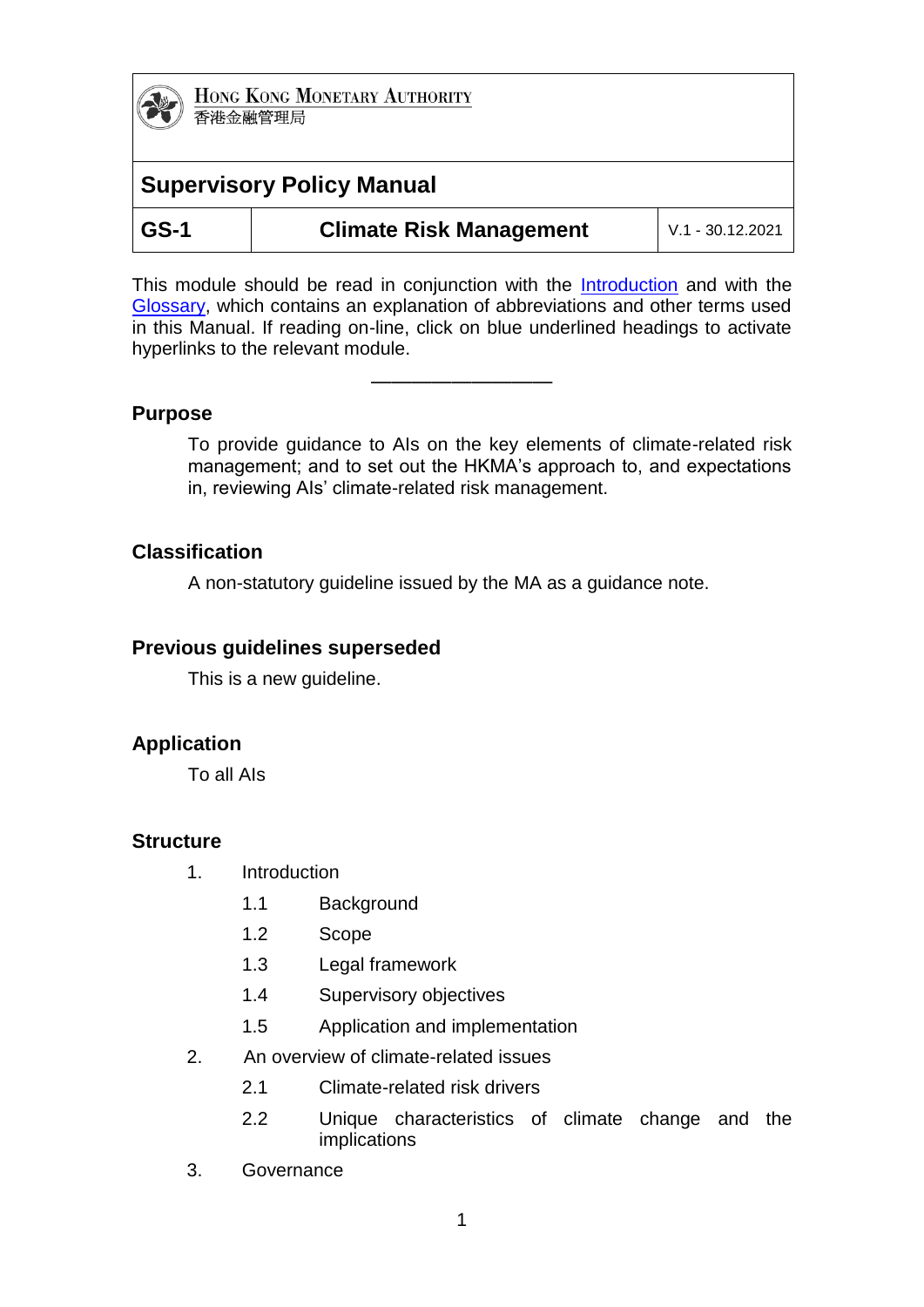

| <b>Supervisory Policy Manual</b> |                   |                                                     |                    |
|----------------------------------|-------------------|-----------------------------------------------------|--------------------|
| <b>GS-1</b>                      |                   | <b>Climate Risk Management</b>                      | $V.1 - 30.12.2021$ |
|                                  | 3.1               | Responsibilities of the board and senior management |                    |
|                                  | 3.2               | Oversight                                           |                    |
| 4.                               | <b>Strategy</b>   |                                                     |                    |
|                                  | 4.1               | Overview                                            |                    |
|                                  | 4.2               | Formulation                                         |                    |
|                                  | 4.3               | Implementation                                      |                    |
| 5.                               |                   | Risk management                                     |                    |
|                                  | 5.1               | Overview                                            |                    |
|                                  | 5.2               | Risk identification and measurement                 |                    |
|                                  | 5.3               | Scenario analysis and stress testing                |                    |
|                                  | 5.4               | Monitoring and reporting                            |                    |
|                                  | 5.5               | Control and mitigation                              |                    |
| 6.                               | <b>Disclosure</b> |                                                     |                    |
|                                  | 6.1               | Overview                                            |                    |
|                                  | 6.2               | Approach to disclosure                              |                    |
|                                  |                   |                                                     |                    |

—————————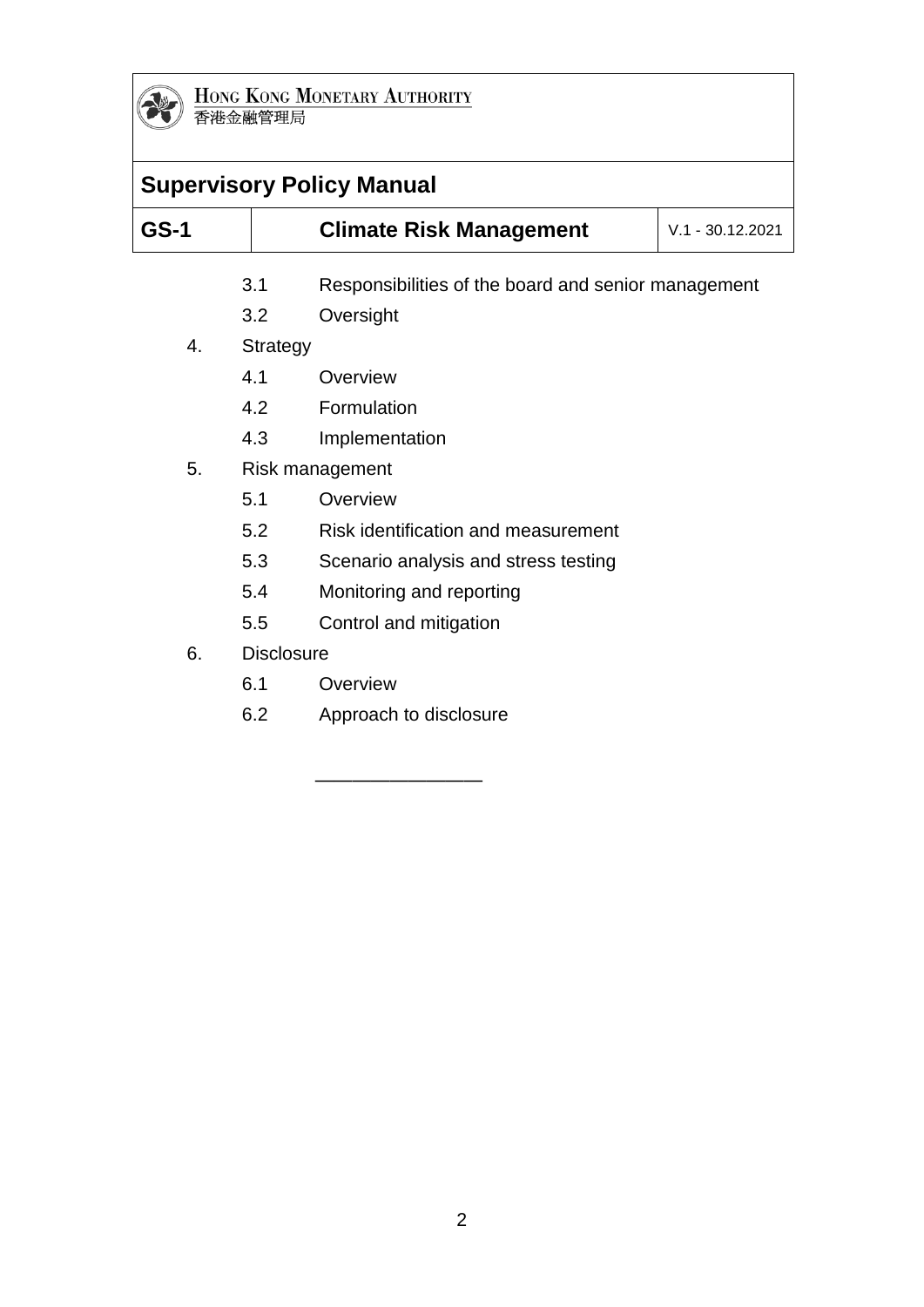

# **Supervisory Policy Manual**

**GS-1 Climate Risk Management** V.1 - 30.12.2021

# **1 Introduction**

# **1.1 Background**

1.1.1 Climate change is one of the major risks threatening the well-being of mankind. To combat climate change, the Paris Agreement was reached in 2015 among 196 parties in Paris which aims to limit the rise in global average temperatures to well below 2°C above preindustrial levels and to pursue efforts to limit the temperature increase to 1.5°C. The agreement also aims to increase the ability of countries to deal with the impacts of climate change, and to make finance flows consistent with a low greenhouse gas emissions and climate-resilient pathway. This would potentially trigger a radical shift in economic activities and resource allocation, and would hence have far reaching implications for all sectors of the economies and financial markets around the world.

# *Global development*

- 1.1.2 Against this background, climate change is increasingly recognised as a source of financial risks for financial institutions and corporates. Globally, the central banking and regulatory community is demonstrating growing awareness of the issue and commitment to tackling the challenge. For instance:
	- in December 2015, the Task Force on Climaterelated Financial Disclosures (TCFD) was established by the Financial Stability Board (FSB). The TCFD developed a set of voluntary, consistent disclosure recommendations for use by companies in providing information to investors, lenders and insurance underwriters about their climate-related financial risks.
	- In December 2017, eight central banks and supervisors established the Central Banks and Supervisors Network for Greening the Financial System (NGFS) with the aim of contributing to the development of environment and climate risk management in the financial sector, and mobilising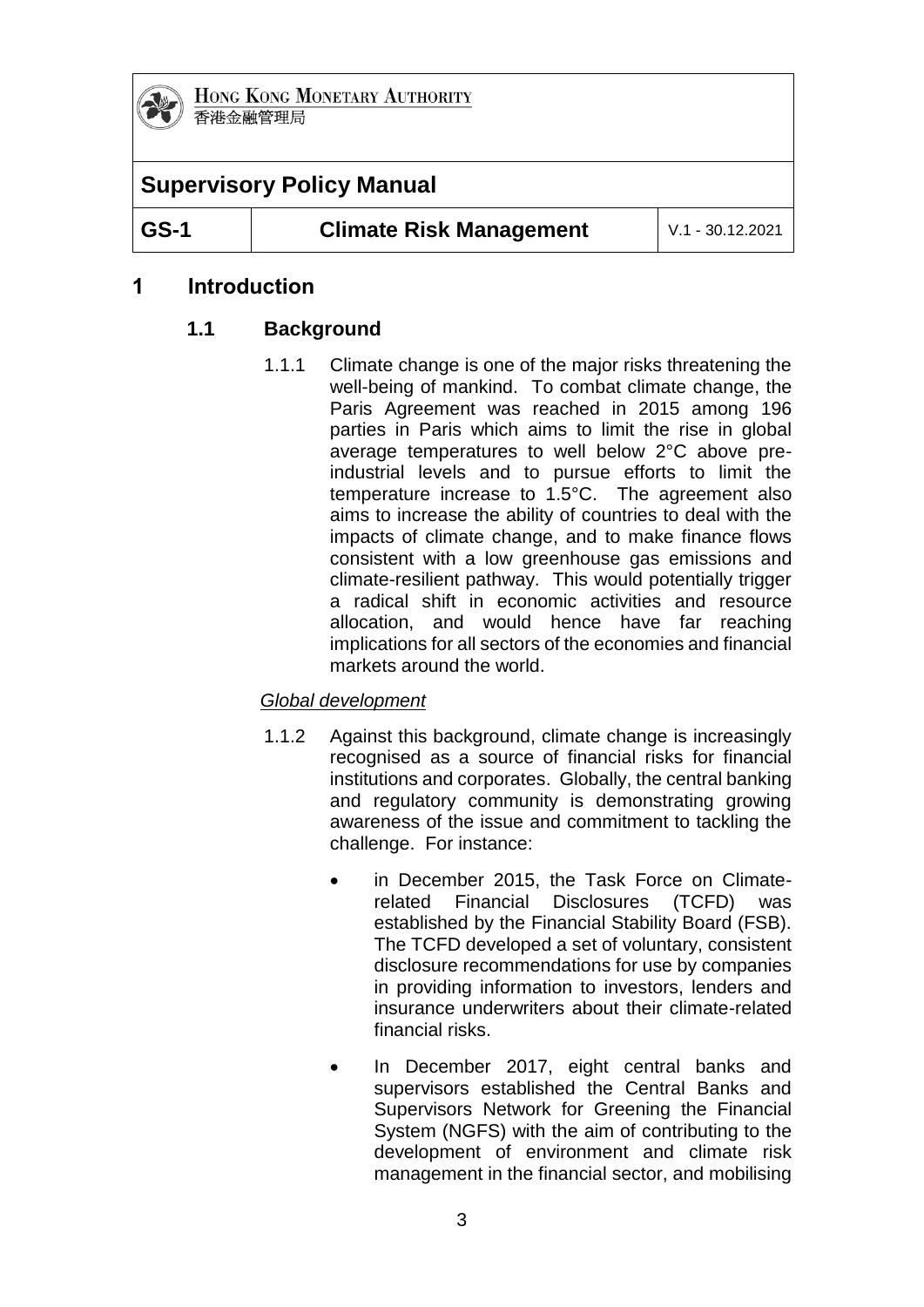

1

**HONG KONG MONETARY AUTHORITY** 香港金融管理局

| <b>Supervisory Policy Manual</b> |                                |                         |  |  |
|----------------------------------|--------------------------------|-------------------------|--|--|
| <b>GS-1</b>                      | <b>Climate Risk Management</b> | $\mid$ V.1 - 30.12.2021 |  |  |

mainstream finance to support the transition toward a sustainable economy.

 In February 2020, the Basel Committee on Banking Supervision (BCBS) established the Task Force on Climate-related Financial Risks to undertake work on climate-related financial risks.

### *Local development*

- 1.1.3 In 2016, China formally signed and ratified the Paris Agreement, and announced the Agreement's application to the Hong Kong Special Administrative Region. In 2017, the "Hong Kong's Climate Action Plan 2030+" set out Hong Kong carbon emission reduction target for 2030. The Policy Address 2020 further reinforces the Government's ambition and pledges to strive to achieve carbon neutrality before 2050. In October 2021, the Government announced Hong Kong's Climate Action Plan 2050, setting out the vision of "Zero-carbon Emissions ‧ Liveable City ‧ Sustainable Development", and outlining the strategies and targets for combating climate change and achieving carbon neutrality.
- 1.1.4 In May 2020, the HKMA and the Securities and Futures Commission jointly initiated the establishment of the Green and Sustainable Finance Cross-Agency Steering Group.<sup>1</sup> The Steering Group aims to co-ordinate the management of climate and environmental risks to the financial sector, accelerate the growth of green and sustainable finance in Hong Kong and support the Government's climate strategies. In December 2020, the Steering Group announced its strategic plan which sets out six key focus areas for strengthening Hong Kong's financial ecosystem to support a greener and more sustainable future in the longer term as well as five near-term action points.<sup>2</sup>

<sup>1</sup> Other members are the Environment Bureau, the Financial Services and the Treasury Bureau, Hong Kong Exchanges and Clearing Limited, the Insurance Authority and the Mandatory Provident Fund Schemes Authority.

<sup>2</sup> Source: Green and Sustainable Finance Cross-Agency Steering Group. *press release*, 17 December 2020.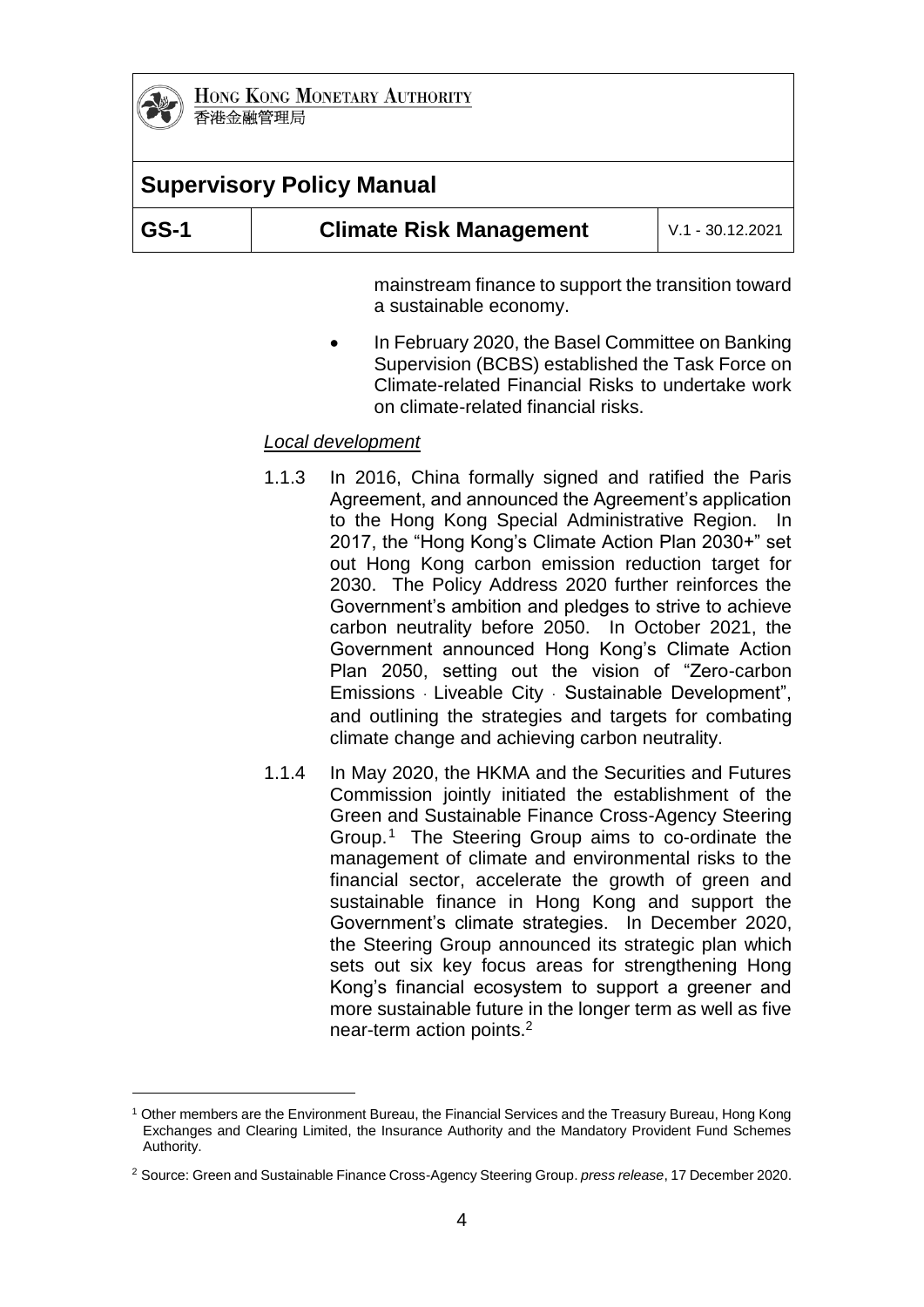

# **Supervisory Policy Manual**

1

### **GS-1 Climate Risk Management** V.1 - 30.12.2021

### **1.2 Scope**

- 1.2.1 In developing this module, the HKMA has drawn on the relevant work of FSB, BCBS and NGFS<sup>3</sup> and has taken into account certain practices in the industry in managing climate-related risks. Section 2 illustrates how climate change poses risks to AIs. Sections 3 to 6 sets out our requirements with regard to AIs' governance, strategy, risk management and disclosure in building climate resilience.
- 1.2.2 Climate change has traditionally been approached from a corporate social responsibility perspective. However, with the increasing threat of climate change and the associated physical damage, change in market perception and shift in preference of the public towards more environmental-friendly products and services, the financial, reputational and strategic risk implications are becoming increasingly prominent. This module therefore focuses primarily on these emerging perspectives of climate risks and the impact on the business activities and operations of AIs.
- 1.2.3 While this module focuses on climate risk management, AIs should not overlook the risks and opportunities brought by other environmental and sustainabilityrelated issues. This would better enable an AI to deal with the challenges posed by increasing expectation of its stakeholders and the public on this front. For instance, it is increasingly recognised internationally that biodiversity loss could pose risks to the financial system through physical risks and transition risks<sup>4</sup>. Furthermore, achieving the Sustainable Development Goals included in the United Nations 2030 Agenda for Sustainable

<sup>3</sup> The major references include: FSB's *The implications of climate change for financial stability*, NGFS' *Guide for Supervisors Integrating climate-related and environmental risks into prudential supervision*, and BCBS' *Climate-related financial risks: a survey on current initiatives*.

<sup>4</sup> Physical risks arise from the declining performance of assets or economic activities that depends upon biodiversity, such as reducing crop yields and productivity. Transition risks arise when there are biodiversity-related regulation and policy change, such as quota restriction on protected area for fishery, or technological innovation or shifting consumer preferences.

Source: NGFS, *Biodiversity and financial stability: exploring the case for action*, Jun 2021.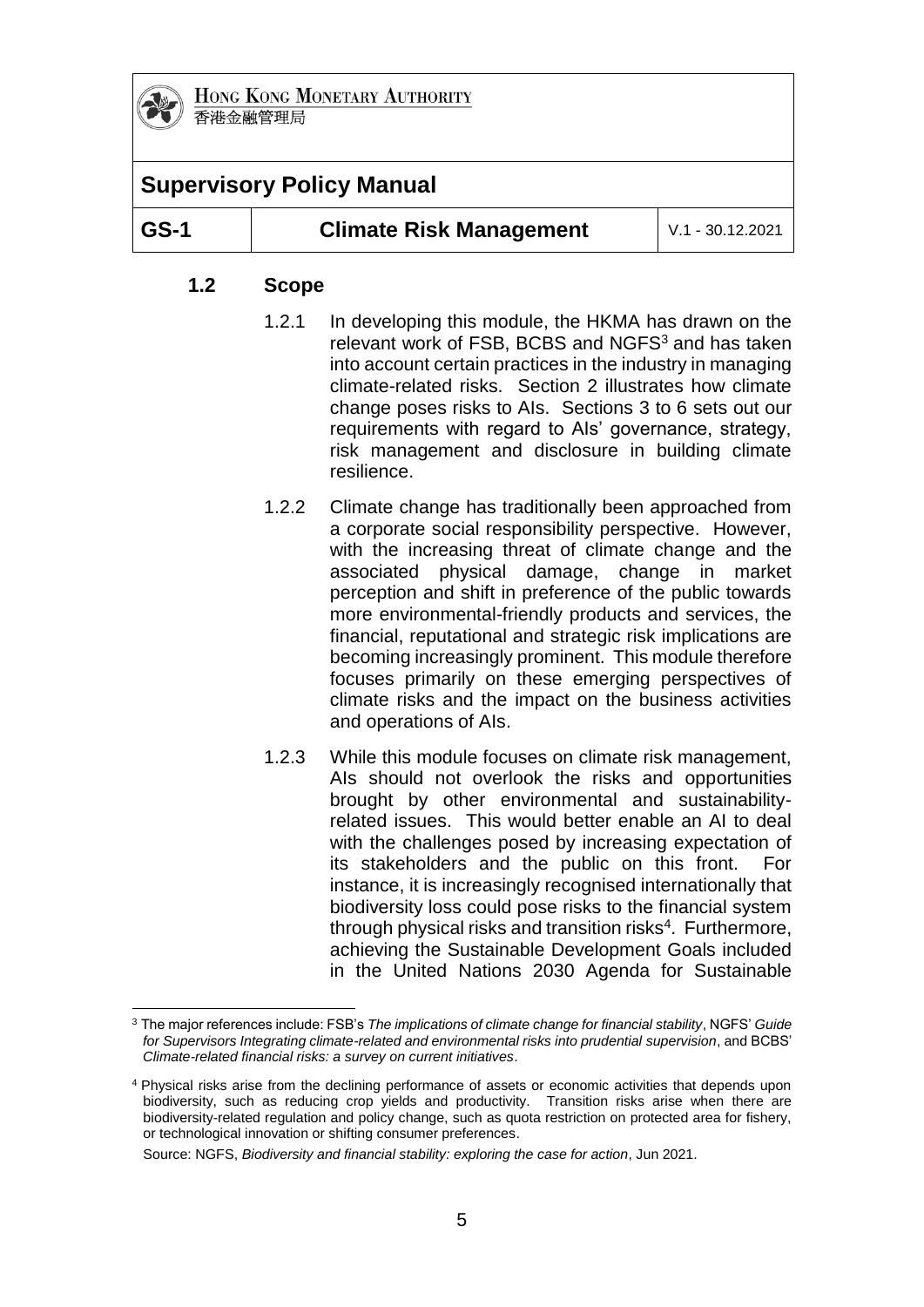

# **Supervisory Policy Manual**

| $\overline{\phantom{a}}$ GS-1<br><b>Climate Risk Management</b><br>$V.1 - 30.12.2021$ |  |
|---------------------------------------------------------------------------------------|--|
|---------------------------------------------------------------------------------------|--|

Development<sup>5</sup> would require substantial transformation for the society and mobilisation of financial resources.

1.2.4 This module should be read in conjunction with other relevant modules of the Supervisory Policy Manual, e.g. [IC-1](https://www.hkma.gov.hk/media/eng/doc/key-functions/banking-stability/supervisory-policy-manual/IC-1.pdf) on risk management framework, [IC-5](https://www.hkma.gov.hk/media/eng/doc/key-functions/banking-stability/supervisory-policy-manual/IC-5.pdf) on stresstesting and the various modules on the effective management of the relevant inherent risks such as [RR-](https://www.hkma.gov.hk/media/eng/doc/key-functions/banking-stability/supervisory-policy-manual/RR-1.pdf)[1](https://www.hkma.gov.hk/media/eng/doc/key-functions/banking-stability/supervisory-policy-manual/RR-1.pdf) on reputational risk and [SR-1](https://www.hkma.gov.hk/media/eng/doc/key-functions/banking-stability/supervisory-policy-manual/SR-1.pdf) on strategic risk.

### **1.3 Legal framework**

- 1.3.1 AIs should be aware of their legal obligations to meet the minimum authorization criteria stipulated under the Seventh Schedule to the Banking Ordinance in relation to their management of climate-related risks.
- 1.3.2 Para. 10 of the Seventh Schedule to the Banking Ordinance requires AIs to maintain adequate accounting systems and systems of control. These are essential for ensuring the prudent and efficient running of the business, safeguarding the assets of the AI, monitoring the risks to which the AI is exposed and complying with legislative and regulatory requirements.
- 1.3.3 Para. 12 of the Seventh Schedule to the Banking Ordinance requires AIs to conduct their business with integrity, prudence and professional competence and in a manner which is not detrimental to the interests of depositors or potential depositors. In this connection, the HKMA will take account of, among other things, AIs' approach to managing climate-related financial risks and building climate resilience.

### **1.4 Supervisory objectives**

1.4.1 As climate risk drivers would translate into one or more of the inherent risks (see para 5.2.2) assessed under the HKMA's risk-based supervisory process (see [SA-1](https://www.hkma.gov.hk/media/eng/doc/key-functions/banking-stability/supervisory-policy-manual/SA-1.pdf) on risk-based supervisory approach), the main objectives of the HKMA's supervisory approach in respect of climate risks are to assess (i) the risk profile of AIs in respect of the vulnerability to climate risks, including the level and

<sup>1</sup> <sup>5</sup> For details, see the Sustainable Development Goals of the United Nations.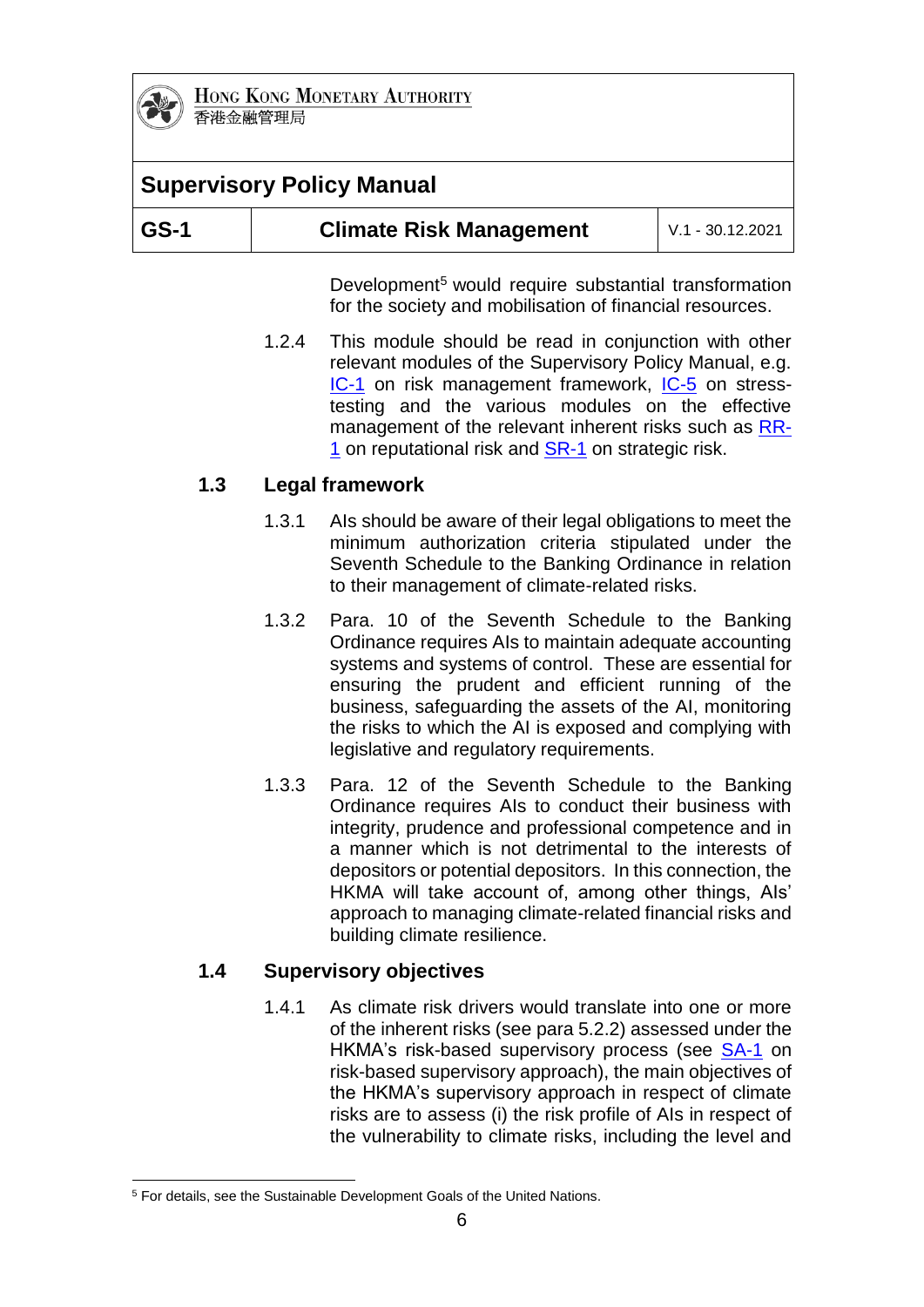

# **Supervisory Policy Manual**

| GS-1 | <b>Climate Risk Management</b> | L V.1 - 30.12.2021 |
|------|--------------------------------|--------------------|
|------|--------------------------------|--------------------|

trend and (ii) the adequacy and effectiveness of AIs' risk management framework in addressing climate risks, noting the distinctive characteristics of climate change and the material level of uncertainty surrounding it (see para 2.2.1).

- 1.4.2 In assessing an AI's exposures to, and management of, climate risks, the HKMA will have particular regard to the financial impact associated with climate risks. For instance, the potential financial implications of the physical impact of extreme weather events and transition to a low-carbon economy on the AI's exposures (see para 2.1.1). Besides, given the increasing concern and expectation from the public, the HKMA would also expect AIs to properly manage the reputational and strategic risks arising from climate-related issues.
- 1.4.3 Recognising AIs are at varying stages of development in addressing climate-related risks and that there is no "one-size-fit-all" approach given the differences among AIs in terms of size, structure and business, the HKMA will adopt a proportionate approach in applying the guidance set out in this module. For instance, AIs having a small and simple business operations will not be expected to have an approach to climate risk management as sophisticated as those with more complex operations. However, they should, at a minimum, be able to demonstrate that the requirements set out in sections 3-6 are implemented.

### **1.5 Application and implementation**

- 1.5.1 This module is applicable to all AIs. For locally incorporated AIs, they should apply the requirements on a solo-entity basis and, where applicable, on a consolidated basis covering their subsidiaries. To the extent practicable and if the risks are assessed as material, they should also consider applying to their associated companies and joint ventures.
	- 1.5.2 International banking groups operating in Hong Kong (whether in the form of a local subsidiary or a branch) should have a framework in addressing climate-related issues appropriate for their Hong Kong operations. If certain processes are centralised at the group or regional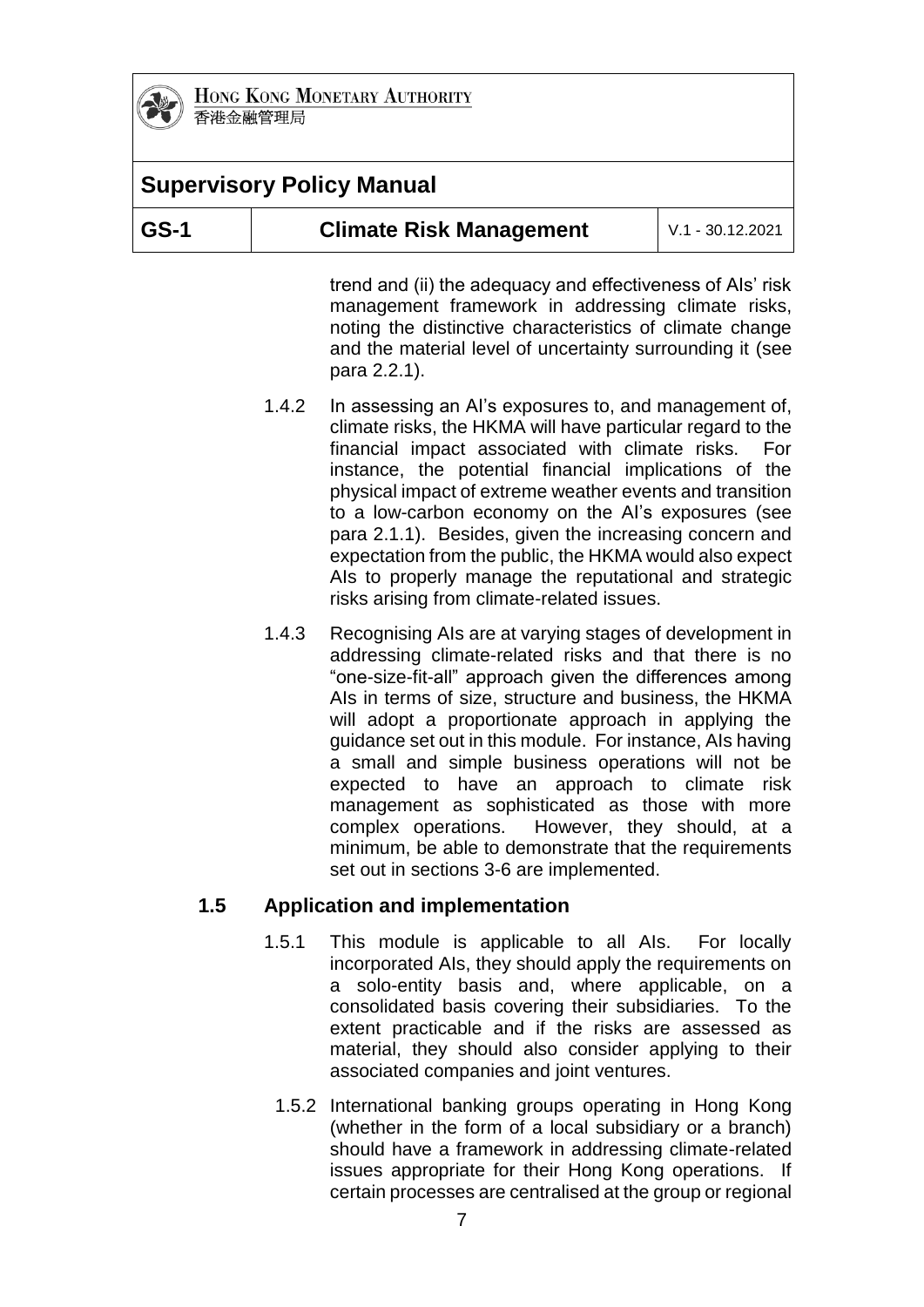

# **Supervisory Policy Manual**

| GS-1<br><b>Climate Risk Management</b><br>$\mid$ V.1 - 30.12.2021 |
|-------------------------------------------------------------------|
|-------------------------------------------------------------------|

level, the AI should assess whether such processes are appropriate for the local circumstances. Whether having its own framework for the Hong Kong operation or relying on the group/parent, AIs should, upon request by the HKMA, be able to demonstrate that the relevant functions are appropriate for the size, nature and complexity of the local operations and are in line with the requirements in this module in all material aspects.

- 1.5.3 Unless otherwise specified, the HKMA will allow a 12 month period for the implementation of the requirements set out in this module. Separately, the HKMA may approach individual AIs to understand their work plan and progress during the above-mentioned period.
- 1.5.4 Recognising the practical challenges (e.g. insufficient data and difficulty in modelling and measuring the risks) facing AIs and the evolving methodologies in climate risk analysis, the HKMA will be pragmatic in reviewing AIs' implementation, along with the proportionate approach suggested.

# **2 An overview of climate-related issues**

### **2.1 Climate-related risk drivers**

- 2.1.1 Climate risks generally refer to the risks posed by climate change, such as damage caused by extreme weather events or a decline in asset value in carbon-intensive sectors. They are broadly classified into physical risk and transition risk<sup>6</sup>.
	- Physical risk refers to the impacts of climate and weather-related events and long-term progressive shifts of climate<sup>7</sup>.

<sup>1</sup> <sup>6</sup> Source: NGFS, *First Comprehensive Report - A Call for Action*, April 2019 and NGFS, *Guide for Supervisors: Integrating climate-related and environmental risks into prudential supervision*, May 2020.

 $7$  Weather events such as heatwaves, floods, storms while change in average temperatures, precipitation and sea-level rise. Direct impacts of such events may lead to damage to property or reduced productivity and revenues, indirectly impacts may result in disruption of global supply chains.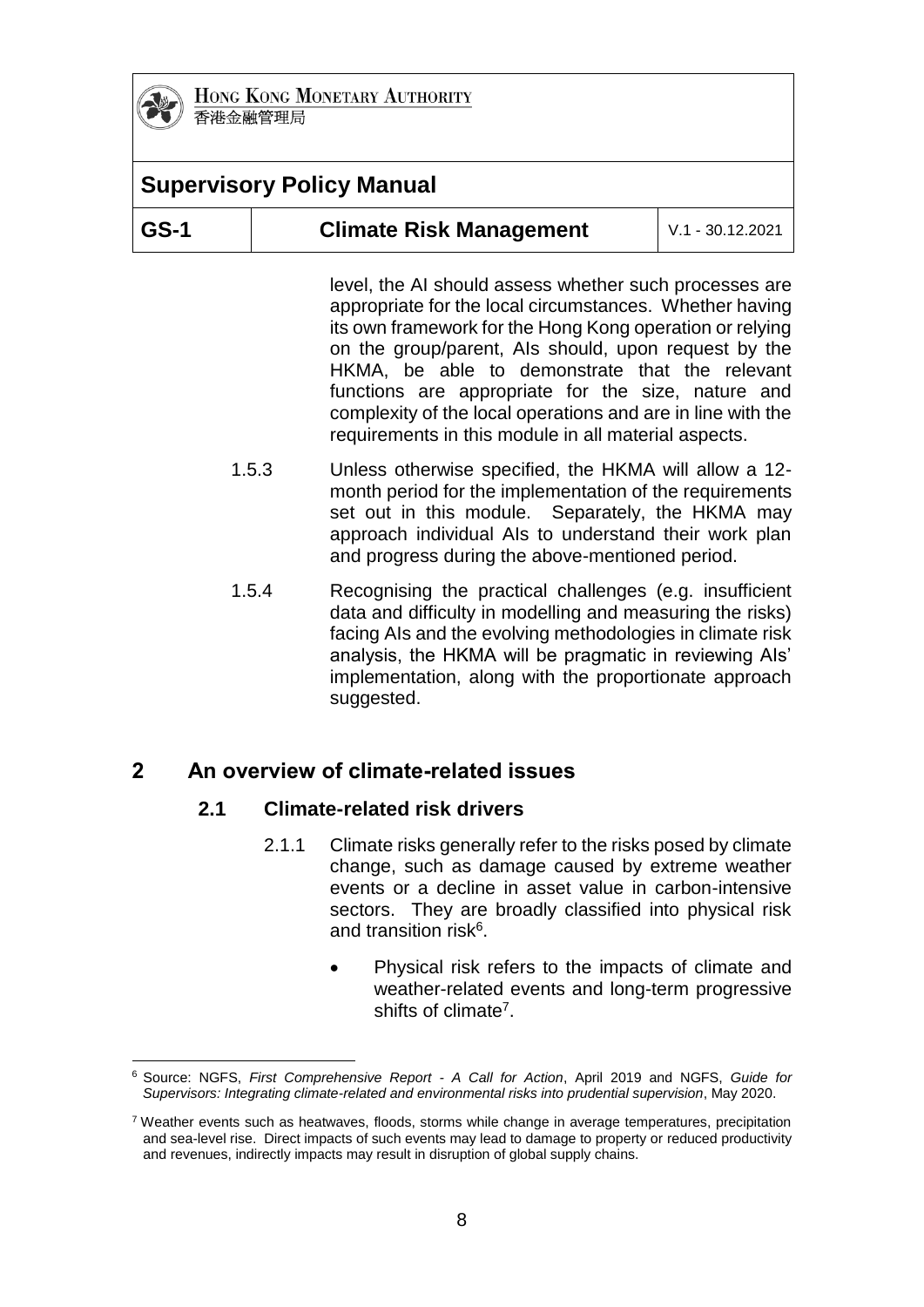

# **Supervisory Policy Manual**

| $ GS-1 $ | <b>Climate Risk Management</b> | L V.1 - 30.12.2021 |
|----------|--------------------------------|--------------------|
|----------|--------------------------------|--------------------|

 Transition risk refers to the financial risk related to the process of adjustment towards a lower-carbon economy which can be prompted by, for example, changes in climate policy, technological changes<sup>8</sup> or a change in market sentiment.

### **2.2 Unique characteristics of climate change and the implications**

- 2.2.1 Climate change has the following distinctive characteristics<sup>9</sup> and hence requires special attention and to be managed differently from other conventional financial risks.
	- Far-reaching impacts in breadth and magnitude: climate change will affect all agents in the economy, across all sectors and geographies. The impacts could be much larger, more widespread and more diverse than those of other structural changes. The complex interactions between climate and other systems (e.g. social, economic, regulatory and technological) present significant challenges to the identification and measurement of the risks.
	- Foreseeable nature but uncertain timing and outcome: although there is a high degree of certainty that some combination of physical and transition risk will materialise in the future, the exact timing, outcome and future pathways remain uncertain and the impacts are unevenly distributed both between and within countries.
	- Irreversibility: a high degree of confidence that, above a certain threshold for the concentration of greenhouse gas emissions in the atmosphere, climate change will have irreversible consequences on our planet.
	- Dependency on short-term actions: the magnitude and nature of future impacts will be determined by

<sup>1</sup> <sup>8</sup> Such as technological advancement in energy-saving and cost reduction in renewable energy.

<sup>9</sup> Source: NGFS, *First Comprehensive Report - A Call for Action*, April 2019.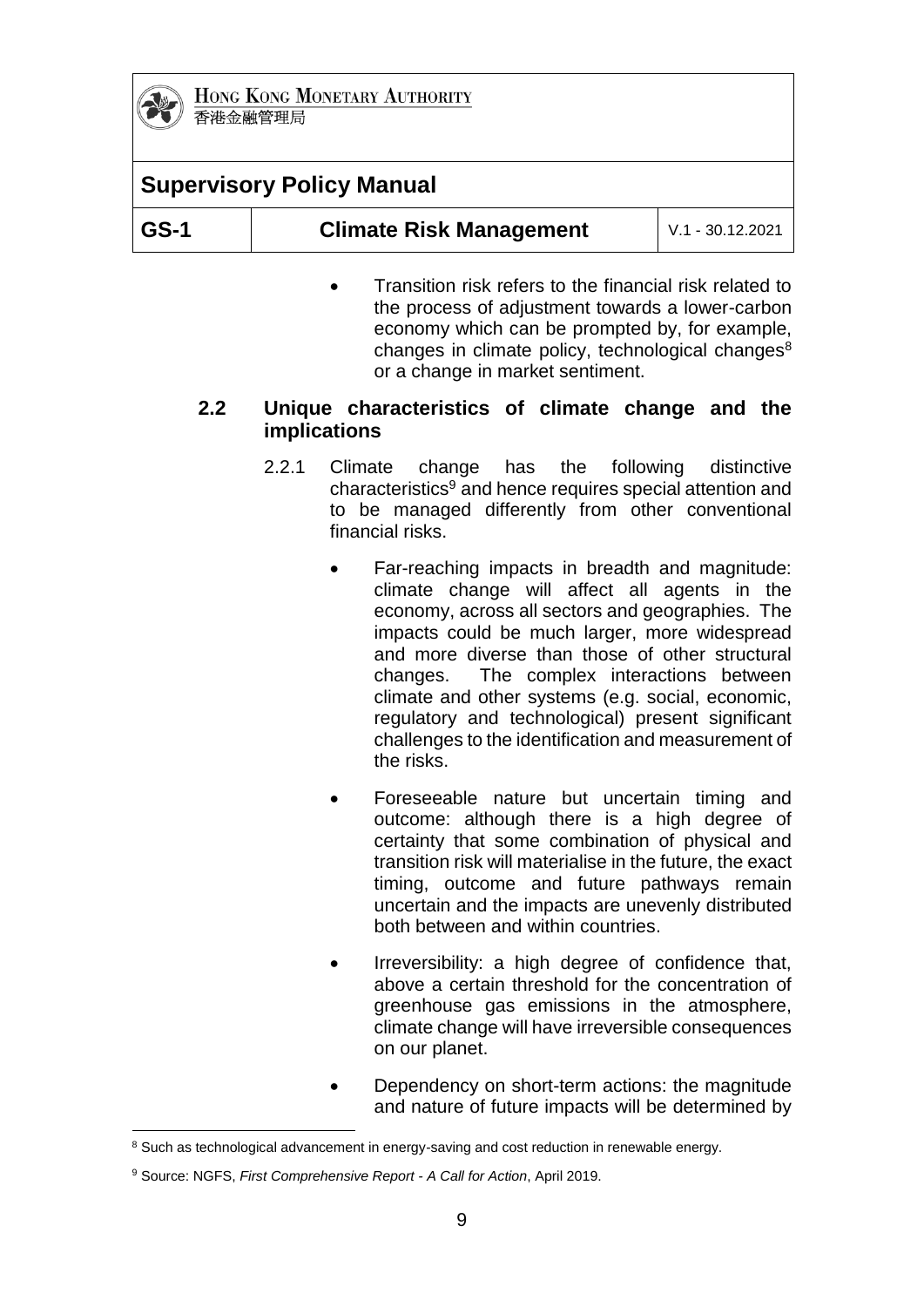

# **Supervisory Policy Manual**

| $ GS-1 $ | <b>Climate Risk Management</b> | $\mid$ V.1 - 30.12.2021 |
|----------|--------------------------------|-------------------------|
|----------|--------------------------------|-------------------------|

the actions taken today. Collective actions by governments, central banks and supervisors, financial market participants, firms and households are crucial.

- 2.2.2 As such, the materialisation of physical and transition risks, which depends on multiple nonlinear dynamics that interact with each other in complex ways, are subject to deep uncertainty. Therefore, despite the limitation of the use of climate-economic models in representing these interactions, forward-looking methodologies play an important role in exploring the potential vulnerabilities<sup>10</sup>.
- 2.2.3 Furthermore, as tackling climate change requires collective efforts by all parties, there would be increasing expectation on the financial sector, whose core function is to allocate capital resources, to channel finance to support the transition. This is reflected in one of the goals of the Paris Agreement about the mobilisation of climate finance.

# **3. Governance**

# **3.1 Responsibilities of the board and senior management**

#### *General requirements*

3.1.1 The board has primary responsibility for the oversight of an AI's approach to managing climate risks and opportunities, which is fundamental to an AI's climate resilience.

### *Overall responsibilities*

- 3.1.2 The board and senior management should:
	- have sufficient knowledge and understanding of global, regional and local developments to consider the impact on the AI;
	- consider the climate-related risks and opportunities in a holistic manner and to ensure the AIs business

<sup>1</sup> <sup>10</sup> Source: BCBS, *Climate-relate financial risks – measurement methodologies*, April 2021.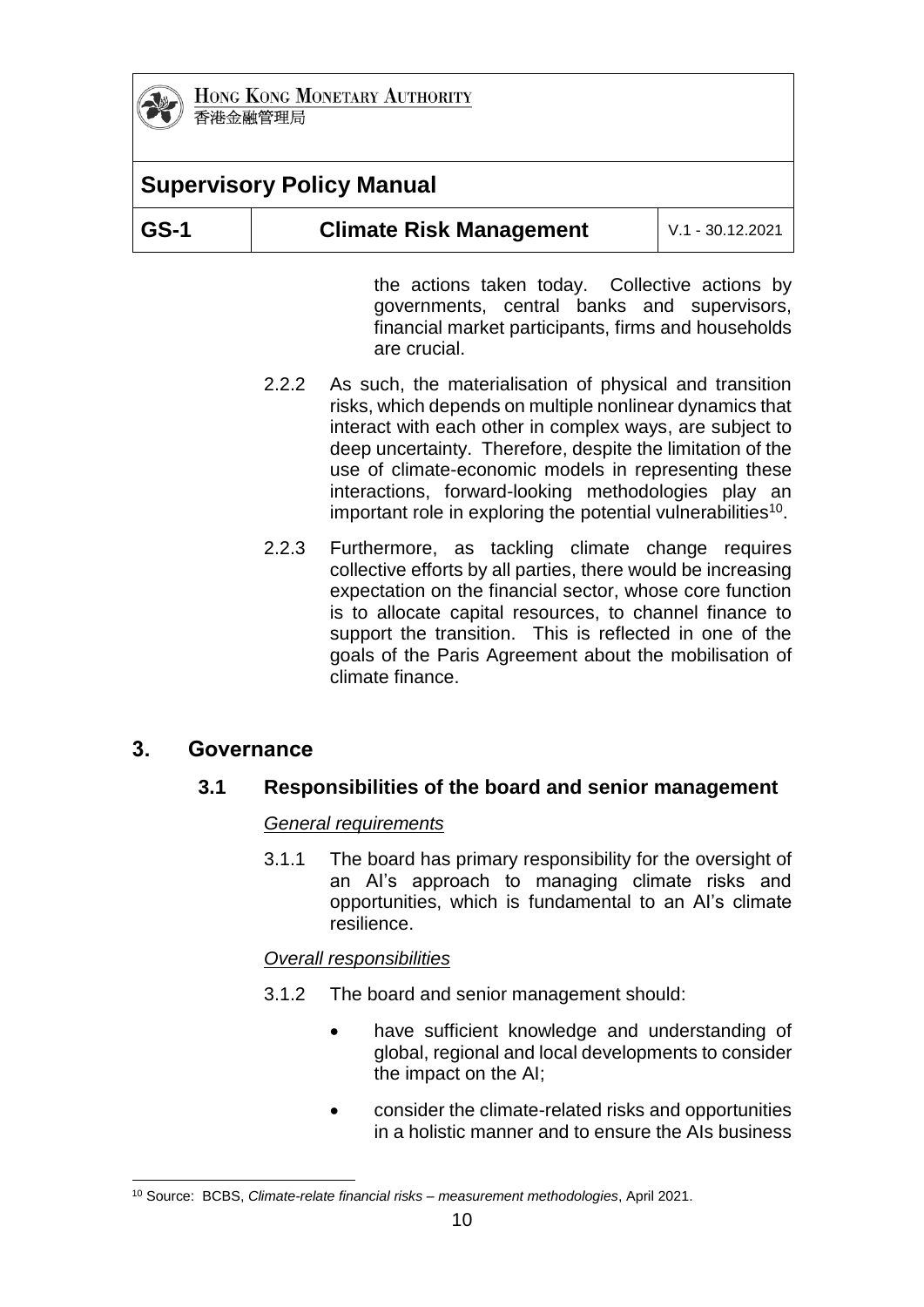

# **Supervisory Policy Manual**

| GS-1 | <b>Climate Risk Management</b> | l V.1 - 30.12.2021 l |
|------|--------------------------------|----------------------|
|------|--------------------------------|----------------------|

decisions are commensurate with the magnitude of climate risks; and

- define and articulate the roles and responsibilities for the AI's approach to addressing climate-related issues.
- 3.1.3 While the board remains ultimately responsible for the oversight of an AI's approach to managing climate risks and opportunities, it may delegate authority to boardlevel committees. Such delegation should be made formally with the relevant roles and responsibilities, governance structure, and escalation/ reporting procedures clearly outlined and documented.

#### *Senior management*

3.1.4 The senior management is responsible for the proper functioning of the AI's risk management framework and for driving necessary changes in addressing climaterelated issues. This includes ensuring the effectiveness of the framework through regular review, formulation and implementation of relevant policies and processes. The senior management should also put in place effective escalation channels for reporting material risks and exceptions.

#### *Designated personnel or committee*

3.1.5 At the management level, AIs should designate personnel or committee to be responsible for climaterelated risks. To carry out their duties effectively, the designated personnel or committee should be vested with sufficient authority within the AI's organisational structure, and should possess relevant knowledge and experience in risk management function.

### **3.2 Oversight**

#### *General requirements*

3.2.1 The board should exercise oversight of the development and implementation of the AI's strategy in addressing climate-related issues, including embedding climaterelated risks into the AI's risk management framework.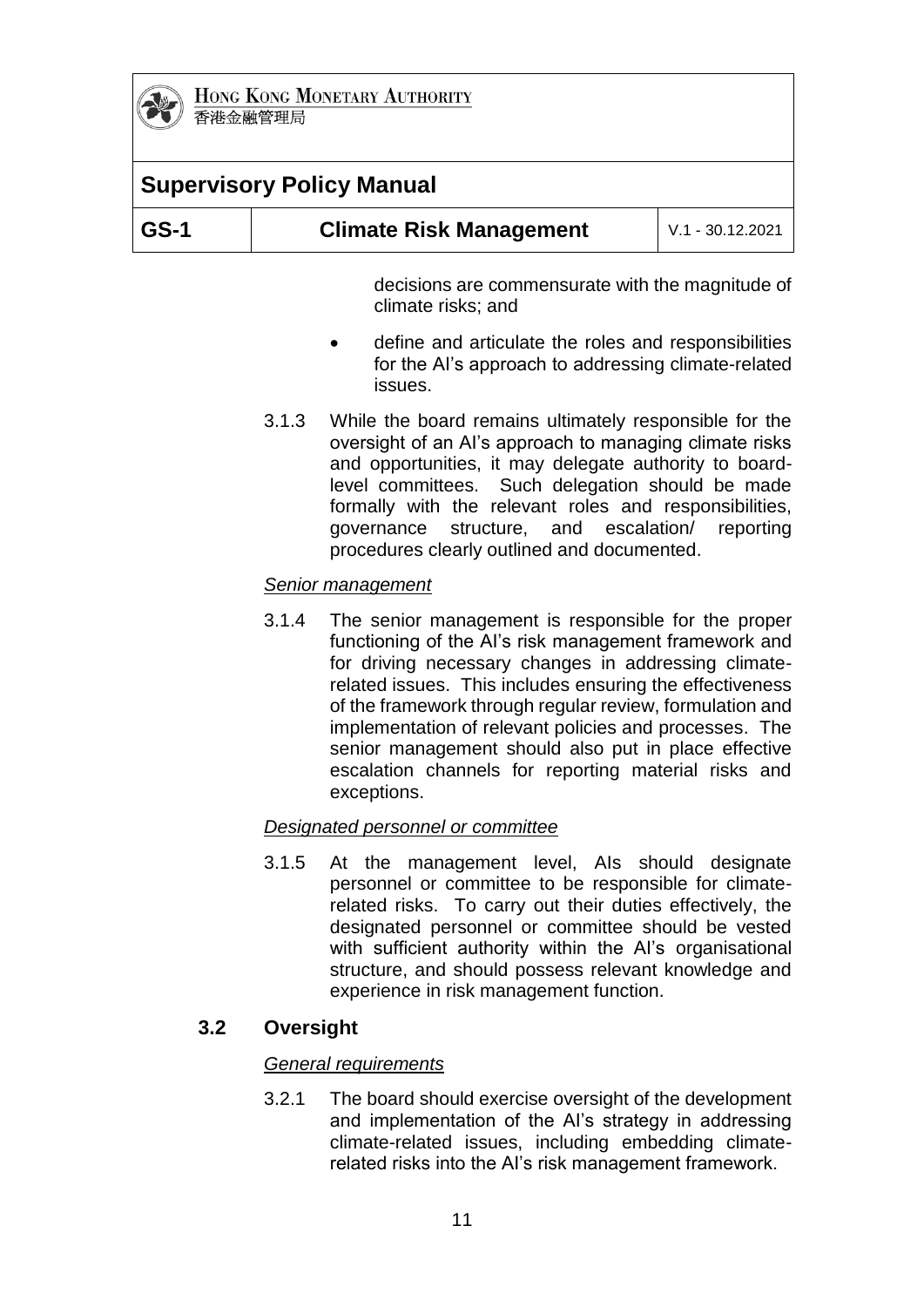

# **Supervisory Policy Manual**

| $ GS-1 $<br><b>Climate Risk Management</b> | $V.1 - 30.12.2021$ |
|--------------------------------------------|--------------------|
|--------------------------------------------|--------------------|

*Oversight of strategy development and implementation*

- 3.2.2 To ensure effective development and implementation of climate strategy, involvement from the top is crucial. Therefore, the board should play an active role in overseeing the development and implementation of the AI's climate strategy, including:
	- ensuring that the AI's strategic goals are in line with its vision,
	- approving the climate strategy recommended by senior management, having regard to relevant global, regional and local developments (including economy-wide, national-wide and internationally agreed goals),
	- ensuring that there are appropriate resources, processes, systems and controls to support the implementation of the strategy; and
	- cultivating a risk culture from the top that embeds climate-related considerations into the business activities and decision-making process.
- 3.2.3 To facilitate effective oversight, the board should regularly be provided with relevant management information, as well as updates on major policy initiatives and developments concerning climate-related issues.

### *Setting of climate goals and actions*

3.2.4 While setting of climate goals is not mandatory, AIs should be vigilant to the potential adverse impacts or shocks that may arise from their inaction, delayed responses in supporting transition, or misalignment with economy-wide / national-wide / internationally agreed climate goals. For instance, an AI's competitiveness, reputation and long-term resilience may be impaired if it fails to address stakeholders' concerns of managing the climate risks or support transition as reflected in its business practices. In this connection, setting clear  $climate$  goals<sup>11</sup> in line with global and local developments would be an effective measure in addressing the

<sup>1</sup> <sup>11</sup> For example: contributing to the global effort in reducing greenhouse gas emission.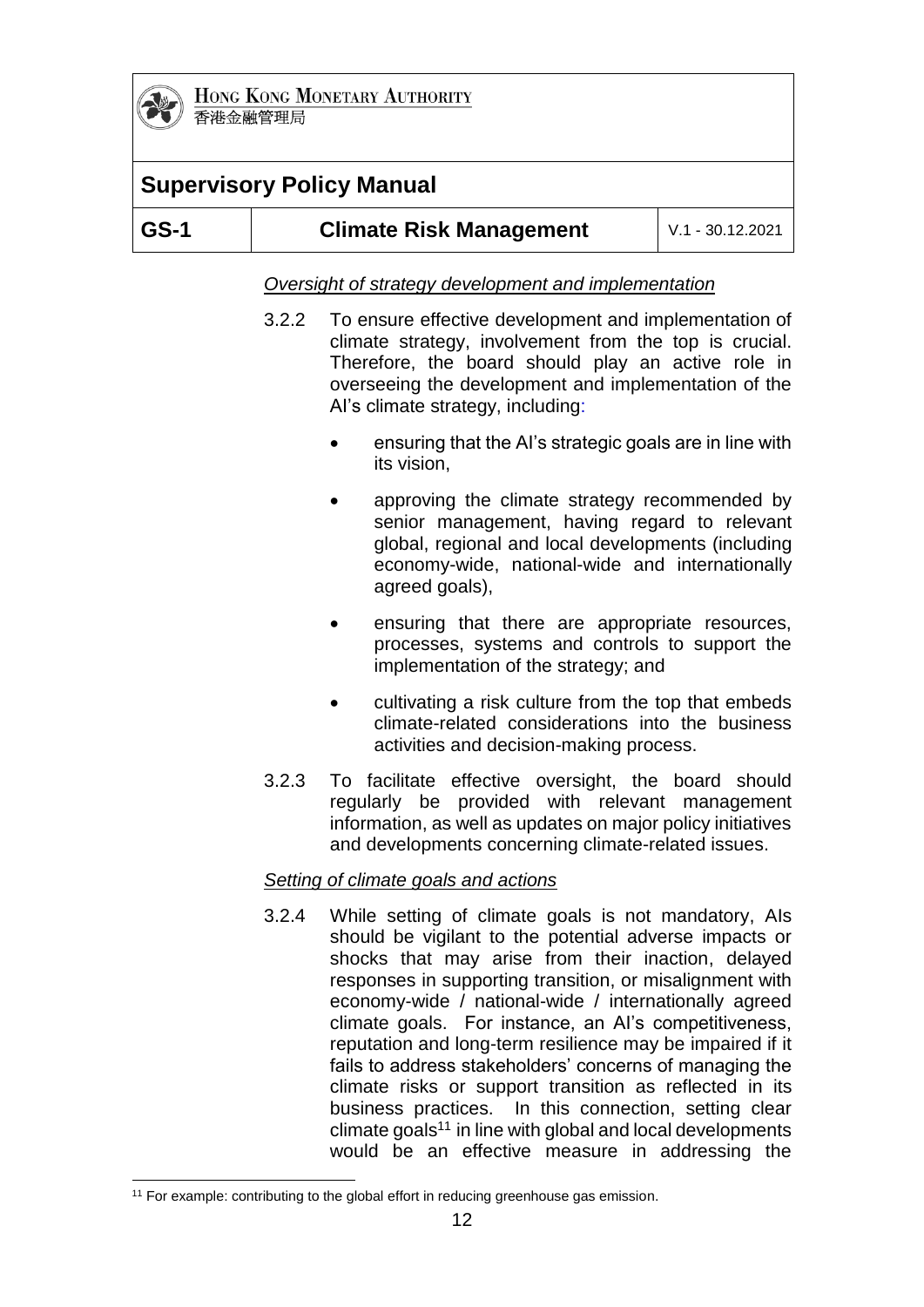

# **Supervisory Policy Manual**

| GS-1<br><b>Climate Risk Management</b><br>$\mid$ V.1 - 30.12.2021 |  |  |  |
|-------------------------------------------------------------------|--|--|--|
|-------------------------------------------------------------------|--|--|--|

strategic risks associated with climate change and should therefore be actively explored.

#### *Setting risk appetite*

- 3.2.5 The board is responsible for setting the AI's overall risk appetite and approving the risk appetite statement (RAS) recommended by senior management. It should review and consider whether and how climate risks should be integrated into the existing risk appetite framework. This could be accomplished by developing an understanding on the risks posed by climate change over different time horizons, and taking into account the AIs' specific circumstances such as:
	- the strategic goals;
	- risk-taking capacity; and
	- results of any materiality assessment, climate risk stress testing and scenario analysis.
- 3.2.6 If assessed to be appropriate, climate risks should be reflected explicitly in the RAS in a proportionate manner. While the consideration of climate risks in the RAS may be qualitative initially, AIs should consider adopting quantitative metrics to facilitate tracking and reporting.
- 3.2.7 The RAS should be reviewed at least annually, taking into account the evolving physical and transition impacts arising from climate-related issues, as well as the circumstances of the AI such as data availability and capability in the assessment.

# **4. Strategy**

### **4.1 Overview**

4.1.1 Given the unique characteristics of climate change (see para 2.2.1 above), its physical and transition impact will have strategic risk implications on AIs, affecting the business environment in which they operate, the corresponding actions they take, and the deployment of resources in establishing their competitive advantage. Proper formulation, planning and implementation of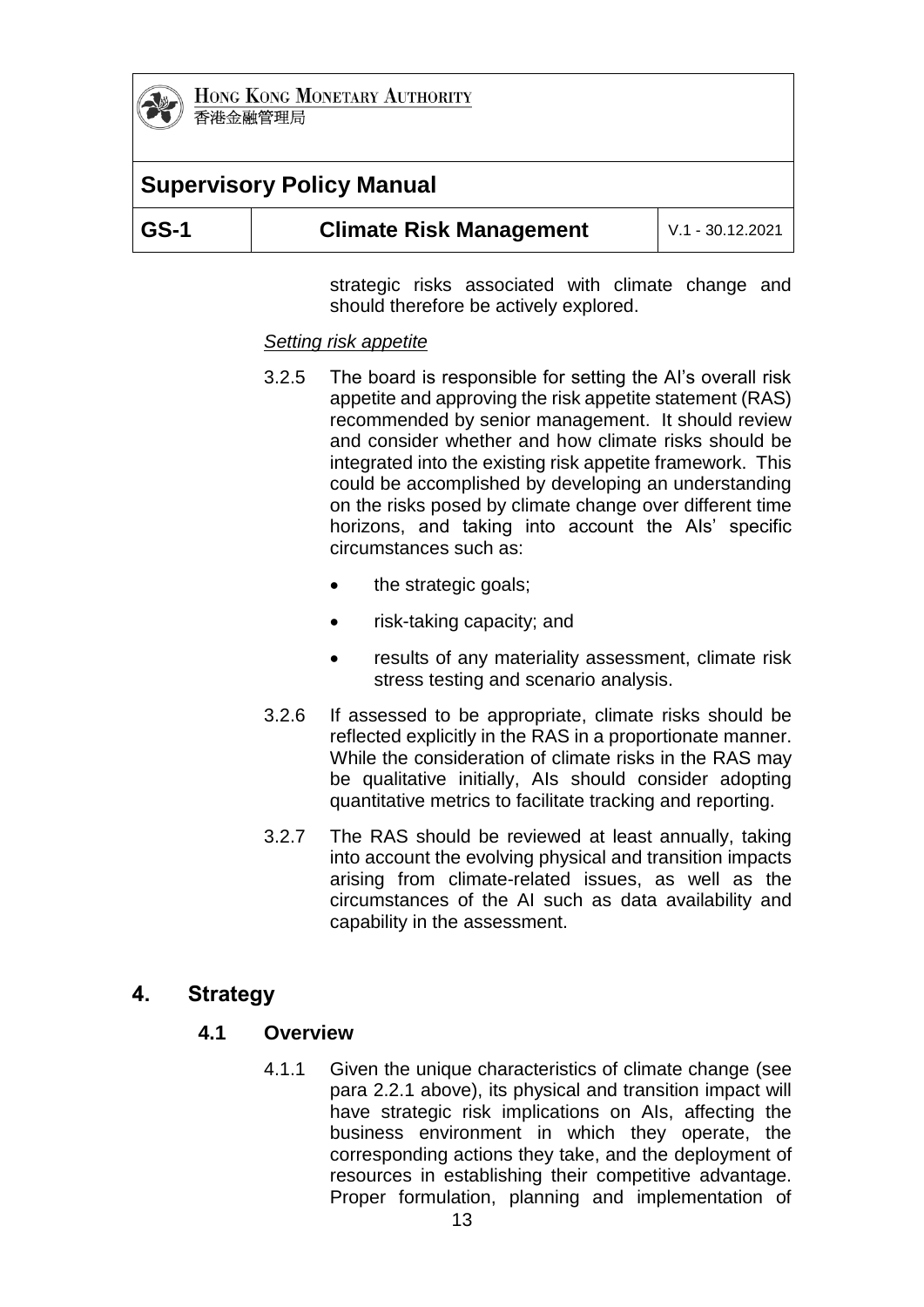

# **Supervisory Policy Manual**

| $ GS-1 $ | <b>Climate Risk Management</b> | l V.1 - 30.12.2021 l |  |
|----------|--------------------------------|----------------------|--|
|          |                                |                      |  |

climate strategy will support an AI's effectiveness and resilience in navigating such risks and opportunities.

- 4.1.2 A strategic planning process usually begins with the setting of strategic goals, and an evaluation of strategic position, leading to the formulation of a strategic plan.
- 4.1.3 For effective strategy implementation, it is essential to allocate sufficient resources, align internal settings and processes.

### **4.2 Formulation**

#### *General requirements*

4.2.1 AIs should embed climate considerations throughout the current strategy formulation process, from strategic assessment to action plan development.

#### *Strategic assessment*

- 4.2.2 A proper strategic assessment process is key to the formulation of strategy in addressing climate-related issues. In evaluating the AI's strategic position, considerations should be given to relevant internal and external factors. AIs should monitor the material factors which will impact the business activities in which they are active, as well as those relating to their products and services. To promote a consistent understanding and efficient communication across the institution, AIs should have a process to define and document those aspects of climate-related risks that are assessed as most relevant to the AI.
- 4.2.3 Internal factors include the AI's strengths and weaknesses. In the context of climate change, this involves an evaluation of the AI's risk management structures and data systems to support its management of climate-related risks, the knowledge and expertise of staff and management on climate-related risk, the AI's competitive position and market standing in exploring business opportunities and supporting clients during the transition.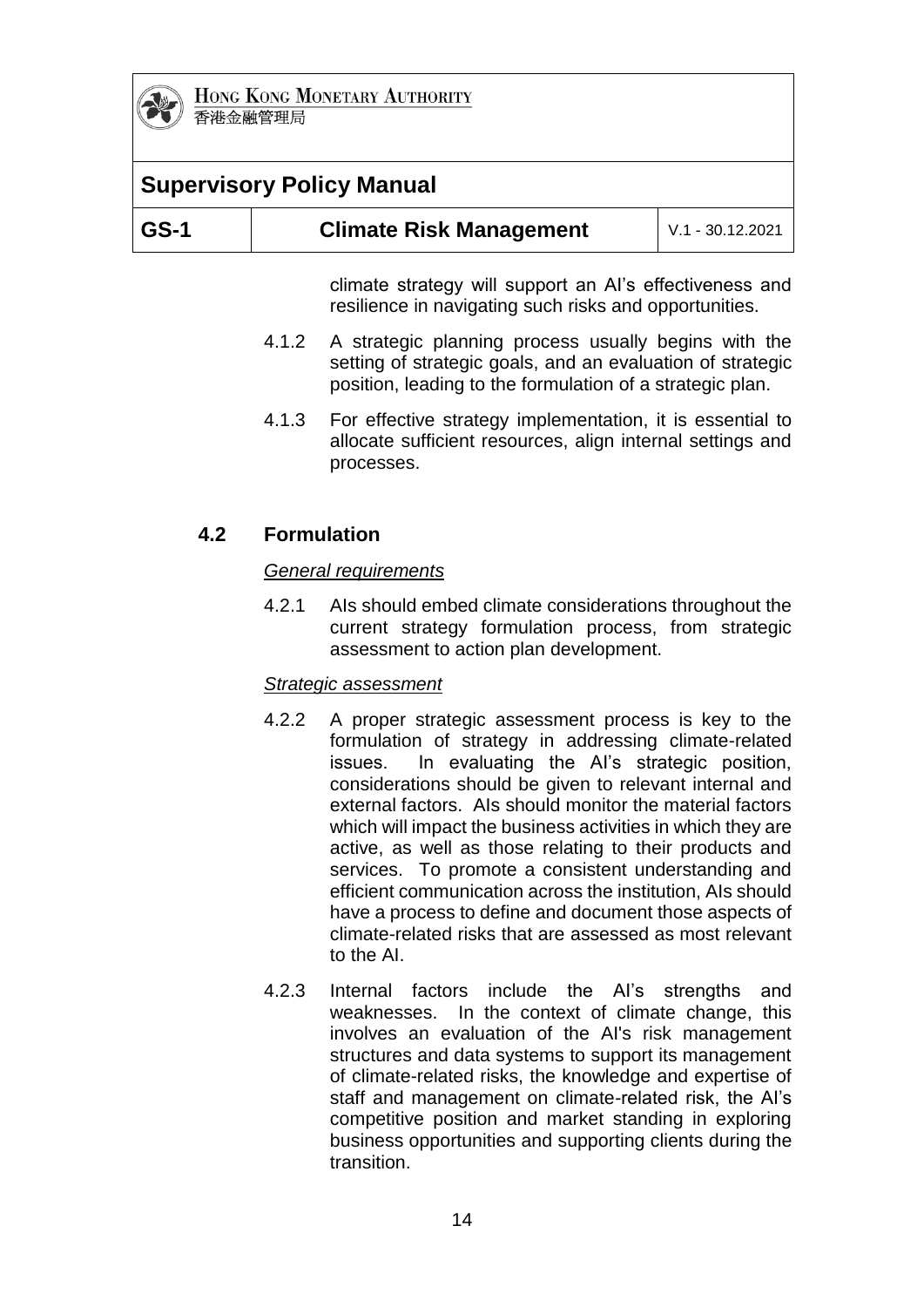

# **Supervisory Policy Manual**

| GS-1 |
|------|
|------|

4.2.4 External factors generally refer to the environment that poses threats and opportunities to an AI. For instance, climate change may impact the business environment in which the AI operates, through government policies and regulations, technological advancement and stakeholder sentiments. All these external factors may foster a structural change towards a more climate-resilient economy and in turn affect the AI and its customers and counterparties.

### *Stakeholder engagement*

- 4.2.5 With increasing awareness of climate-related issues across the community and the development of economy –wide / national-wide / internationally agreed climate goals, a comprehensive strategic assessment could benefit from involving relevant stakeholders to gather their views and insights. The stakeholders that an AI should engage typically involve regulators, the government, investors, depositors, clients, counterparties, industry associations, standard setting bodies, suppliers, employees and the general public, subject to the specific situations facing the AI. Engagement efforts should aim at enabling the AI to better understand the key concerns and expectations of the stakeholders, and conversely inform them about how the AI is positioning itself in the light of climate-related risks and opportunities.
- 4.2.6 Approach to stakeholder engagement varies and can be tailored according to different objectives. For instance, it may include surveys, meetings, written communication or any other channels, depending on the need of the AI and the types of stakeholders targeted.

#### *Time horizon*

- 4.2.7 Climate-related risk considerations over different time horizons should be incorporated into the strategy formulation process.
- 4.2.8 The business plan of AIs normally covers a time horizon of 1 to 3 years, which is considered relatively short in the context of climate change. For example, the physical impacts of climate change (e.g. the rises in temperature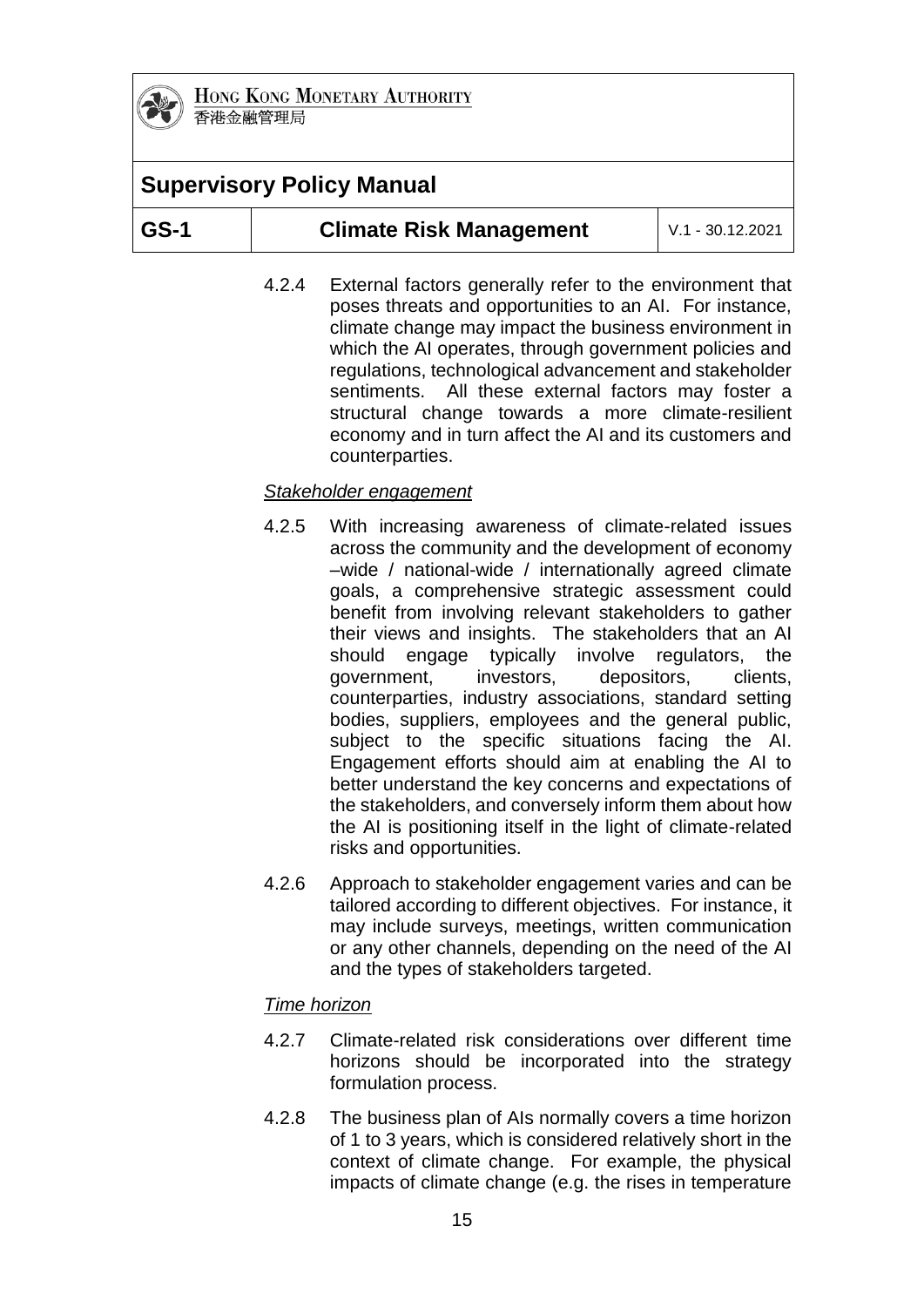

# **Supervisory Policy Manual**

| $ GS-1 $ | <b>Climate Risk Management</b> | $V.1 - 30.12.2021$ |
|----------|--------------------------------|--------------------|
|----------|--------------------------------|--------------------|

and sea level) are more relevant over a longer horizon of more than 5 years, and government policy and transition plan are typically in the order of decades. Therefore, in formulating climate strategy, the impacts of climate change over a longer time horizon, say over 10 years, should also be considered to cater for the unique nature of climate risks.

### **4.3 Implementation**

### *General requirements*

4.3.1 AIs should ensure the effective implementation of their strategy for addressing climate-related issues by properly aligning internal resources and processes, and managing relevant changes. Organisational structures, business policies, processes and resources availability should be reviewed.

### *Structure and process*

- 4.3.2 Organisational structure and business process should be reviewed, and enhanced as appropriate, to support effective communication and co-ordination among different business and operation units. In this regard, AIs may consider establishing an inter-departmental working group, comprising of members of different functions within the AI.
- 4.3.3 Each relevant business and functional unit taking part in climate strategy implementation should have their roles and responsibilities clearly defined. Certain roles and functions in the climate strategy, such as those relating to the management of climate-related risks, should contain built-in mechanisms for checks and balances (see para 5.1.3 for details of the three lines of defence model).

### *Business policy*

4.3.4 AIs' strategic goals should be properly reflected in their business policies. For instance, an AI may embed climate risk considerations into its client's risk profiling by evaluating the environmental impacts (such as energy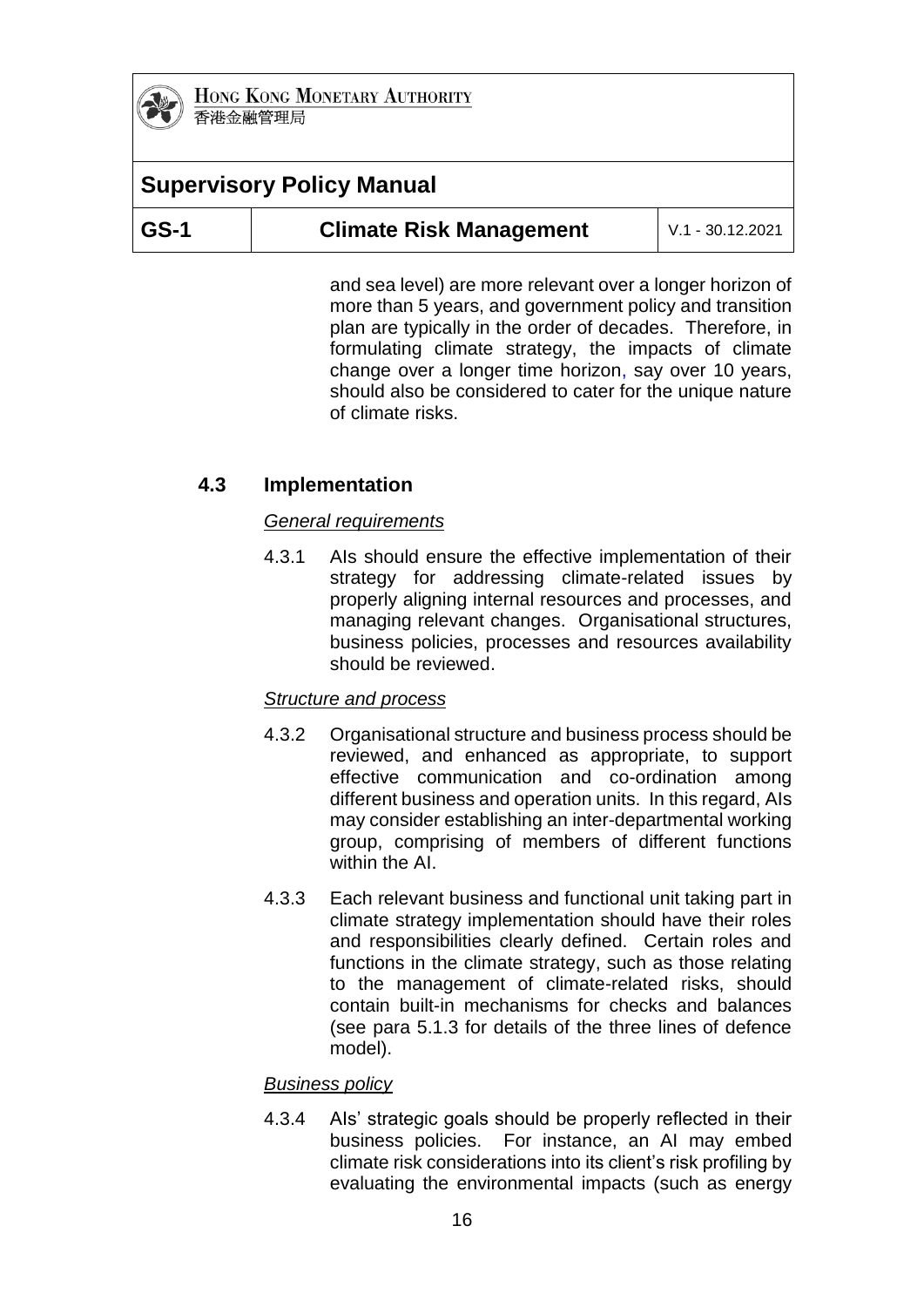

1

HONG KONG MONETARY AUTHORITY 香港金融管理局

# **Supervisory Policy Manual**

| GS-1 | <b>Climate Risk Management</b> | $\mid$ V.1 - 30.12.2021 |
|------|--------------------------------|-------------------------|
|------|--------------------------------|-------------------------|

efficiency, emission level) and transition plan of a client against the AI's climate strategy. On the other hand, depending on its goals, it may develop policies to support clients' transition, or deploy exclusion, negative screening or tilting mechanism.

### *Remuneration*

4.3.5 AIs should ensure that their remuneration policy and practices are consistent with their climate strategy as appropriate. AIs may further consider properly integrating climate considerations into the remuneration system having regard to risks, for example, by embedding climate-related risk considerations into performance scorecard.

### *Resources*

- 4.3.6 AIs should ensure that sufficient resources, whether financial or non-financial, are allocated to climate strategy implementation. Potential enhancements include, for example, building capacity, seeking expert advice, recruiting talents, strengthening relevant data system and framework and enhancing data governance and quality.
- 4.3.7 In case where data or methodologies are sourced from external consultants or vendors, or certain processes are outsourced to external service providers, AIs should have an appropriate process to assess the quality and reliability of the products or services<sup>12</sup>.
- 4.3.8 Given the distinctive features of climate-related risks, it is not uncommon for the data systems of AIs to be inadequate for proper management of such risks for the time being. In such a case, AIs should devise action plan to enhance their data collection process and adapt their systems, so as to capture the necessary data for effective implementation of climate strategy.

 $12$  For instance, AIs may seek to understand about the data coverage, data sources, key assumptions made and limitations, etc.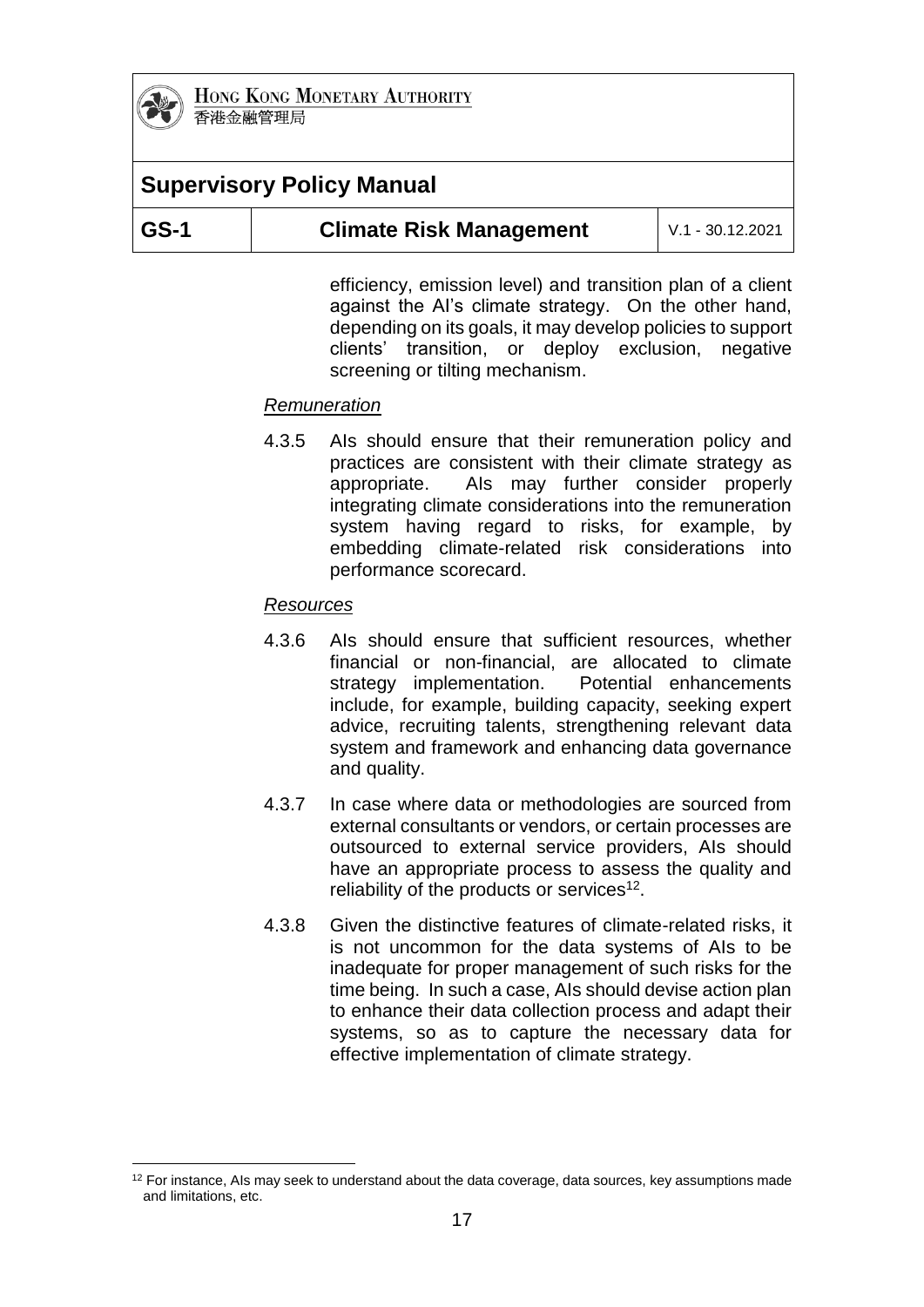

# **Supervisory Policy Manual**

**GS-1 Climate Risk Management** V.1 - 30.12.2021

# **5. Risk management**

### **5.1 Overview**

- 5.1.1 AIs should incorporate climate-related risk considerations into their risk management framework, and establish effective risk management processes to identify, measure, monitor, report, control and mitigate climate-related risks.
- 5.1.2 An appropriate framework for managing climate-related risks should be based on a comprehensive assessment on how and to what extent climate change would affect an AI's portfolios and operations. In view of the unique characteristics of climate change, the financial, reputational and strategic risk implications should be properly taken into account. Based on the materiality and potential impacts identified, existing risk management framework and relevant policies should be enhanced to embed climate-related risk considerations. AIs are expected to have documented policies and procedures which enable climate-related risks to be managed in a proactive manner. Given the evolving nature of climate-related risks (including how they are transmitted, how government policies and technologies emerge), relevant risk management framework, policies and procedures, as well as the effectiveness of related internal controls, should be reviewed regularly to keep pace with the changing environment, having regard to the level of risk, size and nature of business of the AI.
- 5.1.3 In line with the usual risk governance arrangement, the responsibilities of managing climate-related risks should be allocated among three lines of defence (see also section 2.1 of [IC-1](https://www.hkma.gov.hk/media/eng/doc/key-functions/banking-stability/supervisory-policy-manual/IC-1.pdf) "Risk Management Framework"):
	- The first line of defence is provided by the business units where risks are taken. For instance, when conducting climate-related risk assessments during client on-boarding, credit application and credit review process, relevant staff should have sufficient awareness and understanding to identify and assess potential climate-related risks.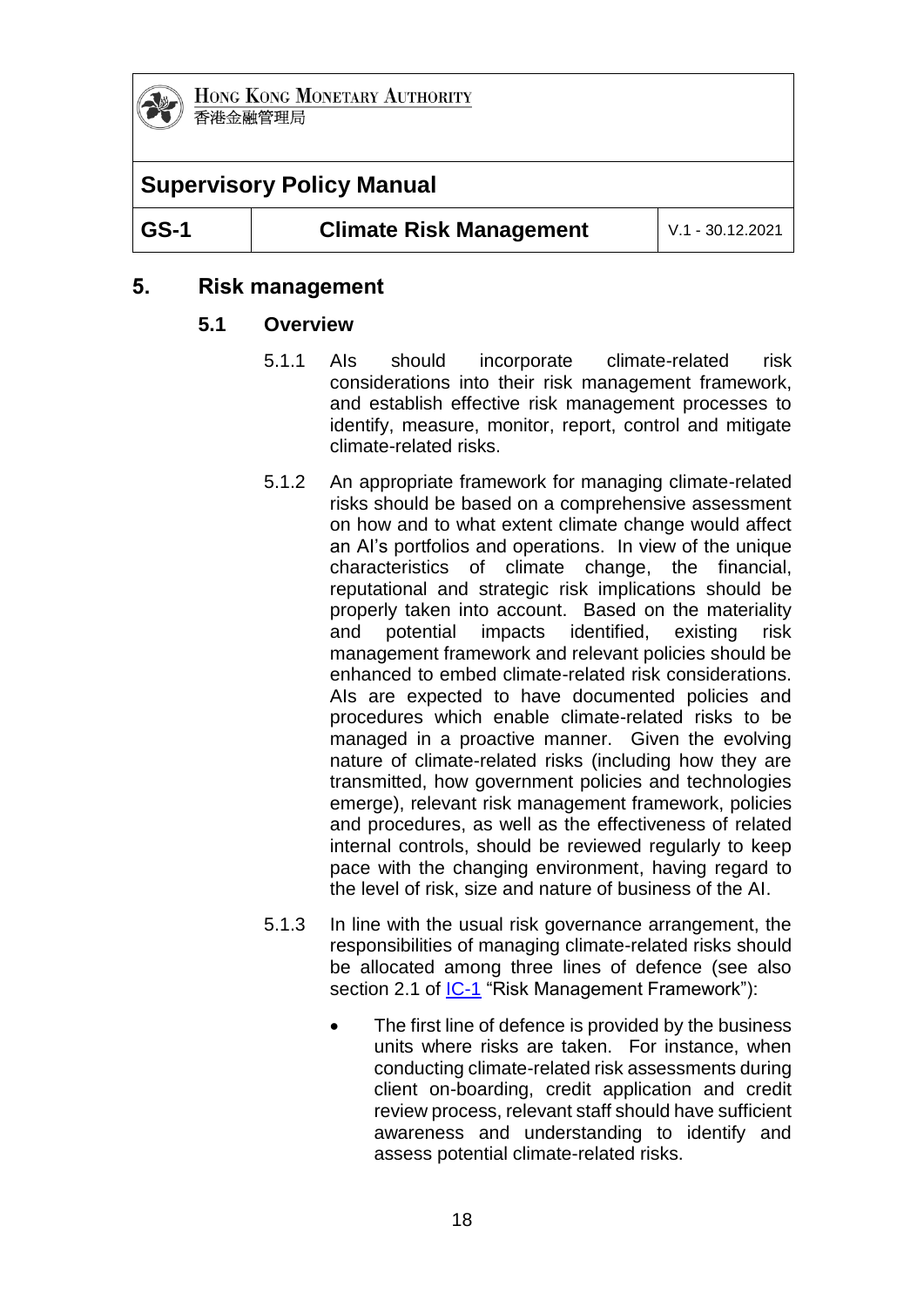

# **Supervisory Policy Manual GS-1 Climate Risk Management** V.1 - 30.12.2021

- The second line of defence is provided by independent and effective risk and/or compliance functions, and is primarily responsible for overseeing climate-related risks in business activities, on-going risks monitoring and reviewing relevant policies and procedures. These functions should undertake independent climate risk assessment and monitoring, including challenging the assessment conducted by the frontline, and monitoring compliance with applicable laws, regulations and internal policies.
- The third line of defence is provided by an independent and effective internal audit function, which is responsible for providing assurance and periodic audit evaluation on the effectiveness of the AI's climate-related risk management (including the first and second lines of defence described above).

# **5.2 Risk identification and measurement**

### *General requirement*

5.2.1 AIs are expected to have sufficient understanding of how climate risks could be transmitted into the traditional risks faced by them<sup>13</sup> and assess the potential impacts on their business. Where appropriate, AIs should also formulate plans to build capabilities to address any information and data gaps.

### *Transmission to traditional risk types*

- 5.2.2 The first step of risk identification involves a comprehensive assessment of how the risks posed by climate change, whether quantifiable or non-quantifiable, may affect the AI through the traditional risk types. Below are some examples:
	- Credit risk: climate risk drivers may reduce collateral value, borrowers' repayment ability (income effect) or AIs' recovery of the loan outstanding in the event of default (wealth effect).

<sup>&</sup>lt;u>.</u>  $13$  For example, the eight major types of inherent risks defined in the HKMA's supervisory process (see also section 2 of **SA-1** Risk-based supervisory approach).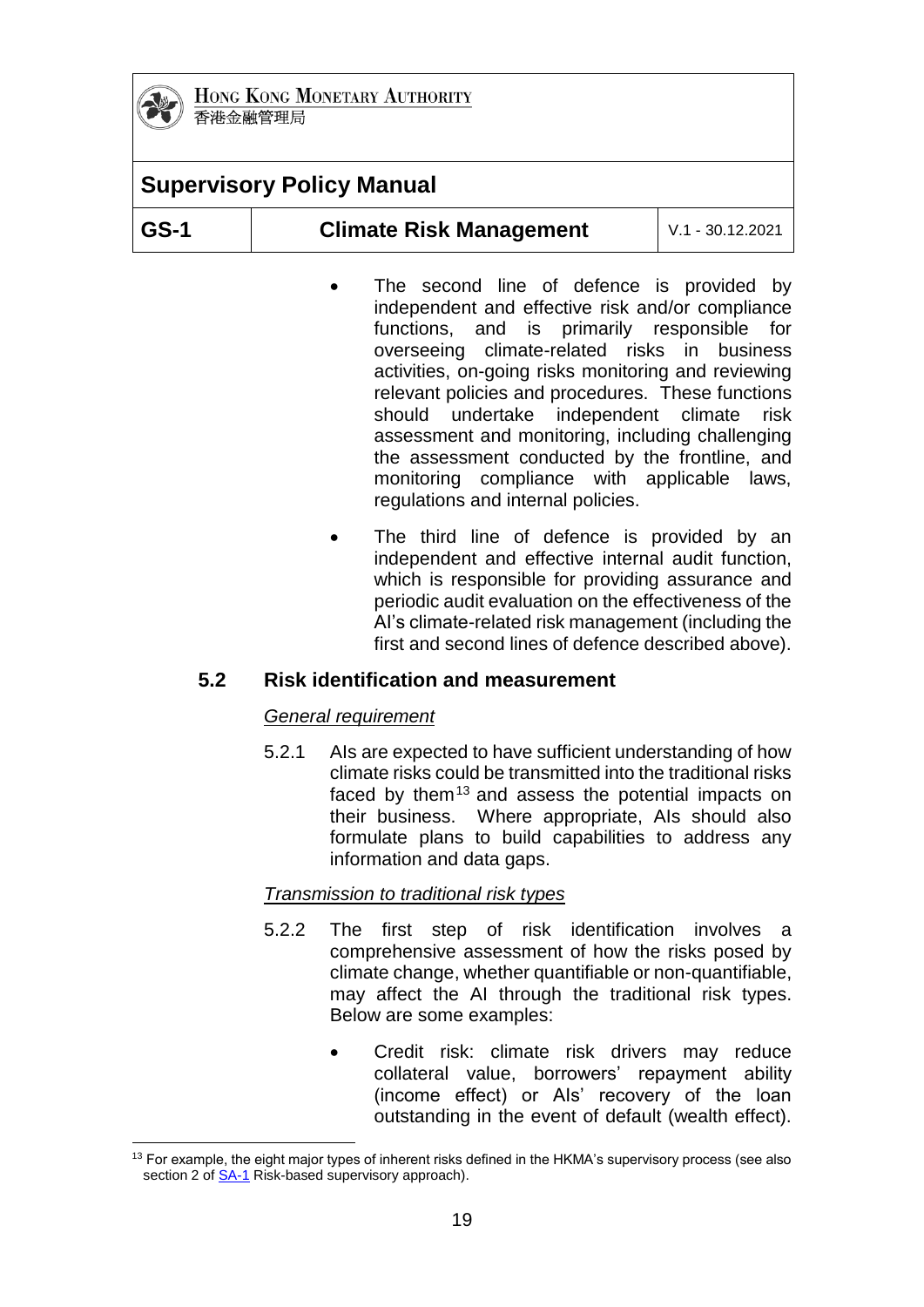

1

HONG KONG MONETARY AUTHORITY 香港金融管理局

|      | <b>Supervisory Policy Manual</b>                                                                                                                                                                                                                                                                                                                   |
|------|----------------------------------------------------------------------------------------------------------------------------------------------------------------------------------------------------------------------------------------------------------------------------------------------------------------------------------------------------|
| GS-1 | <b>Climate Risk Management</b><br>$V.1 - 30.12.2021$                                                                                                                                                                                                                                                                                               |
|      | modules<br>(see<br>relevant<br>credit<br>risk<br>on<br>management <sup>14</sup> )                                                                                                                                                                                                                                                                  |
|      | Market risk: a large, sudden and negative price<br>adjustments may be triggered when climate risk,<br>which has not yet incorporated into prices or<br>valuation, is materialised. The effect would be<br>accelerated if there is a breakdown in correlations<br>between assets or a sharp reduction in market<br>liquidity for particular assets. |
|      | Liquidity risk: access to funding sources could be<br>reduced as market conditions change, where<br>climate risk drivers may cause counterparties of Als<br>to withdraw deposits and draw down credit lines<br>(see <b>LM-2</b> on sound system and controls for<br>liquidity risk management).                                                    |
|      | Operational and legal risk: there may be increasing<br>business disruption to Al's operation and its<br>outsourced arrangements owing to extreme<br>weather events, and increasing legal / liability <sup>15</sup> and                                                                                                                             |

- rents, and increasing legal / liability regulatory compliance costs associated with climate-sensitive investments and business activities (see [OR-1](https://www.hkma.gov.hk/media/eng/doc/key-functions/banking-stability/supervisory-policy-manual/OR-1.pdf) on operational risk management, **[TM-G-2](https://www.hkma.gov.hk/media/eng/doc/key-functions/banking-stability/supervisory-policy-manual/TM-G-2.pdf)** on business continuity planning, and [SA-2](https://www.hkma.gov.hk/media/eng/doc/key-functions/banking-stability/supervisory-policy-manual/SA-2.pdf) on outsourcing).
- Reputational risk: AIs may face increasing reputational issue with changing market and consumer sentiment towards more climate or environmental-friendly products, services and business practices, such as expectations / concerns from the public or interest groups for an AI to take up more social responsibilities in combating climate change and support the transition. Negative perception of not taking due

<sup>&</sup>lt;sup>14</sup> For example[, CR-G-1](https://www.hkma.gov.hk/media/eng/doc/key-functions/banking-stability/supervisory-policy-manual/CR-G-1.pdf) General principle on credit risk management, [CR-G-2](https://www.hkma.gov.hk/media/eng/doc/key-functions/banking-stability/supervisory-policy-manual/CR-G-2.pdf) Credit approval, review and records, [CR-G-3](https://www.hkma.gov.hk/media/eng/doc/key-functions/banking-stability/supervisory-policy-manual/CR-G-3.pdf) Credit administration, measurement and monitoring, [CR-G-7](https://www.hkma.gov.hk/media/eng/doc/key-functions/banking-stability/supervisory-policy-manual/CR-G-7.pdf) Collateral and guarantees an[d CR-G-8](https://www.hkma.gov.hk/media/eng/doc/key-functions/banking-stability/supervisory-policy-manual/CR-G-8.pdf) Large exposures and risk concentrations).

<sup>&</sup>lt;sup>15</sup> For example, emerging legal cases related to climate change seeking compensation from financial institutions which are held responsible for loss and damages resulting from the effects of climate change, or which finance companies with activities having negative environmental impacts.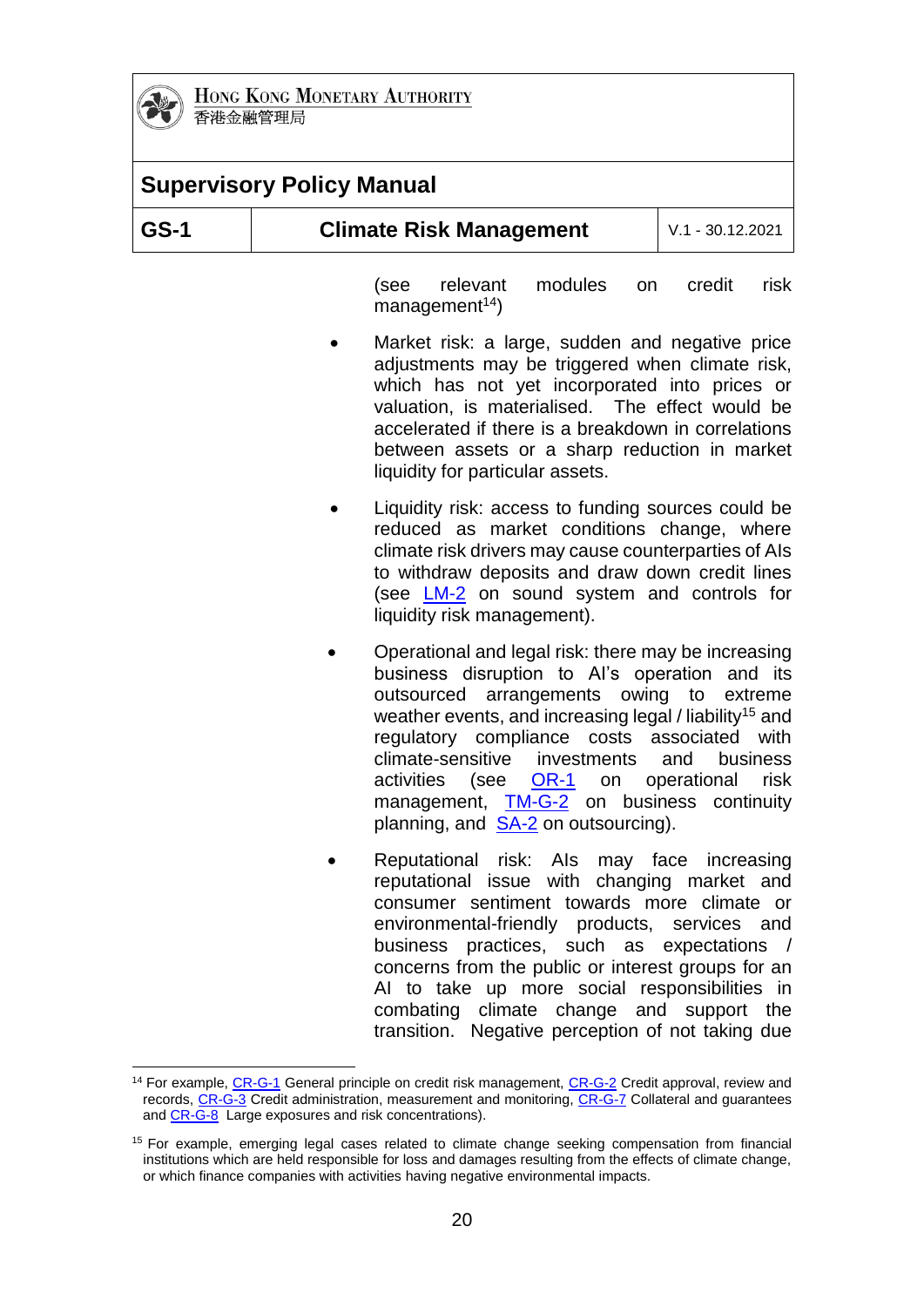

# **Supervisory Policy Manual**

| GS-1 | <b>Climate Risk Management</b> | L V.1 - 30.12.2021 |
|------|--------------------------------|--------------------|
|------|--------------------------------|--------------------|

considerations of environmental aspects in business activities could also adversely affect AIs' abilities to maintain or establish business relationships (see [RR-1](https://www.hkma.gov.hk/media/eng/doc/key-functions/banking-stability/supervisory-policy-manual/RR-1.pdf) on reputational risk management).

 Strategic risk: AIs may lose its competitiveness and market standing for failing to respond timely to the changing market environment along with increasing scrutiny and preference towards climate or environmental-friendly solutions and responsible banking practices (see [SR-1](https://www.hkma.gov.hk/media/eng/doc/key-functions/banking-stability/supervisory-policy-manual/SR-1.pdf) on strategic risk management)

#### *Assessment of impacts at portfolio and counterparty levels*

- 5.2.3 AIs could tailor their approach by beginning with identifying material climate-related risks at portfolio, counterparty (including clients), and where appropriate, transactional level, by assessing the relevant financial implications over both short and longer-term horizons. Such assessments could be carried out during client onboarding, credit initiation and underwriting, credit evaluation, credit review and investment decision process. AIs could also assess how their business activities may increase the risk of reputational damage, liability and/or litigation.
	- At portfolio level, AIs could identify the high risk asset portfolios based on sectoral/geographical exposures and assess the concentration risk. This could be done by first performing high-level identification of high-risk sectors/ geographical locations (e.g. by making reference to TCFD <sup>16</sup> documents, national economic and meteorological statistics/documents, and internationallyrecognised standards and certification schemes), followed by more detailed analysis of client or transactional data. For physical risks, such analysis could focus on the physical location of a client's business operations and assets, potential

<sup>1</sup> <sup>16</sup> For example, the TCFD identified sectors and industries with highest likelihood of climate-related financial impacts based on GHG emissions, energy usage, and water usage. The four group of industries identified are – energy, transportation, materials and buildings, and agriculture, food and forest products.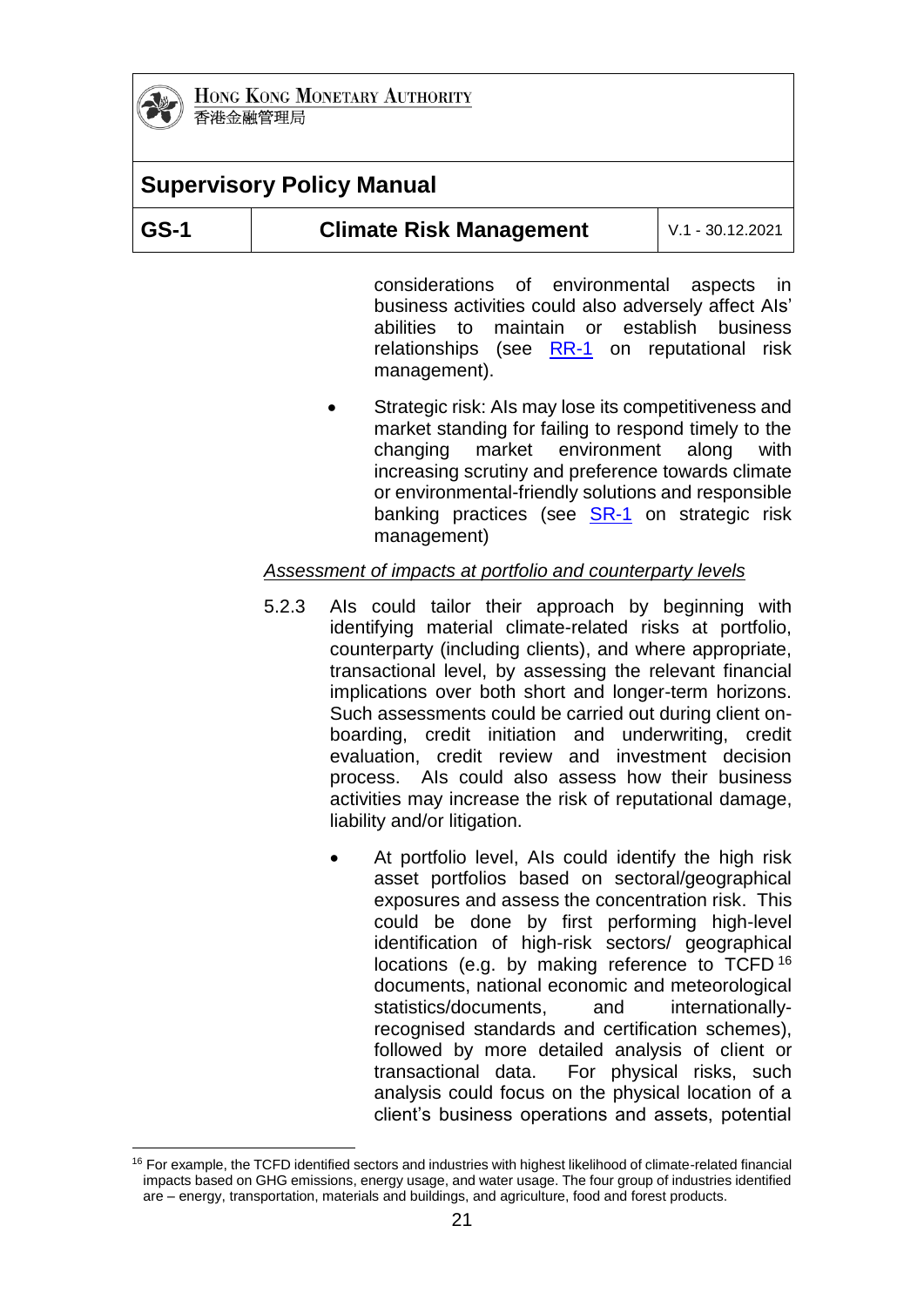

1

HONG KONG MONETARY AUTHORITY 香港金融管理局

|      | <b>Supervisory Policy Manual</b> |                  |
|------|----------------------------------|------------------|
| GS-1 | <b>Climate Risk Management</b>   | V.1 - 30.12.2021 |
|      |                                  |                  |

physical disruption to the client's supply chain, as well as the potential implication on collateral valuations. For transition risks, risk criteria such as carbon emission, energy usage and sensitivity to climate policy may be applied to assess vulnerability of exposures to transition risk.

 Counterparty-level assessment could also be conducted for a more granular assessment for those high risk sectors / portfolios as determined by the AI during the portfolio level review. AIs may prioritise such assessment taking into account the materiality, geographic locations and sectors of their exposures. Counterparty-level risk criteria may include the counterparty's financial position, transition strategy, exposures to stranded assets and business supply chain<sup>17</sup>. Als may collect such information and conduct risk assessment when commencing the relationship as well as on an ongoing basis.

#### *Assessment of impacts at operation level*

5.2.4 At the operation level, AIs should assess whether their facilities, operations and major outsourced arrangements may be prone to physical risks brought by extreme weather events, and assess the resilience as part of the business contingency planning process.

#### *Bridging information and data gaps*

5.2.5 Where appropriate, AIs should formulate plans to build capabilities to address any information and data gaps. For instance, AIs may consider whether the data collection process should be enhanced, such as by strengthening the engagement with clients to develop a better understanding of the impact of climate-related risks on the clients' business, and obtaining more climate-related or environmental information from clients. AIs may also consider appointing external consultants or data providers to assist in the process.

<sup>&</sup>lt;sup>17</sup> AIs may assess the second order impact of physical and transition risk on the counterparty arising from its suppliers and distributors.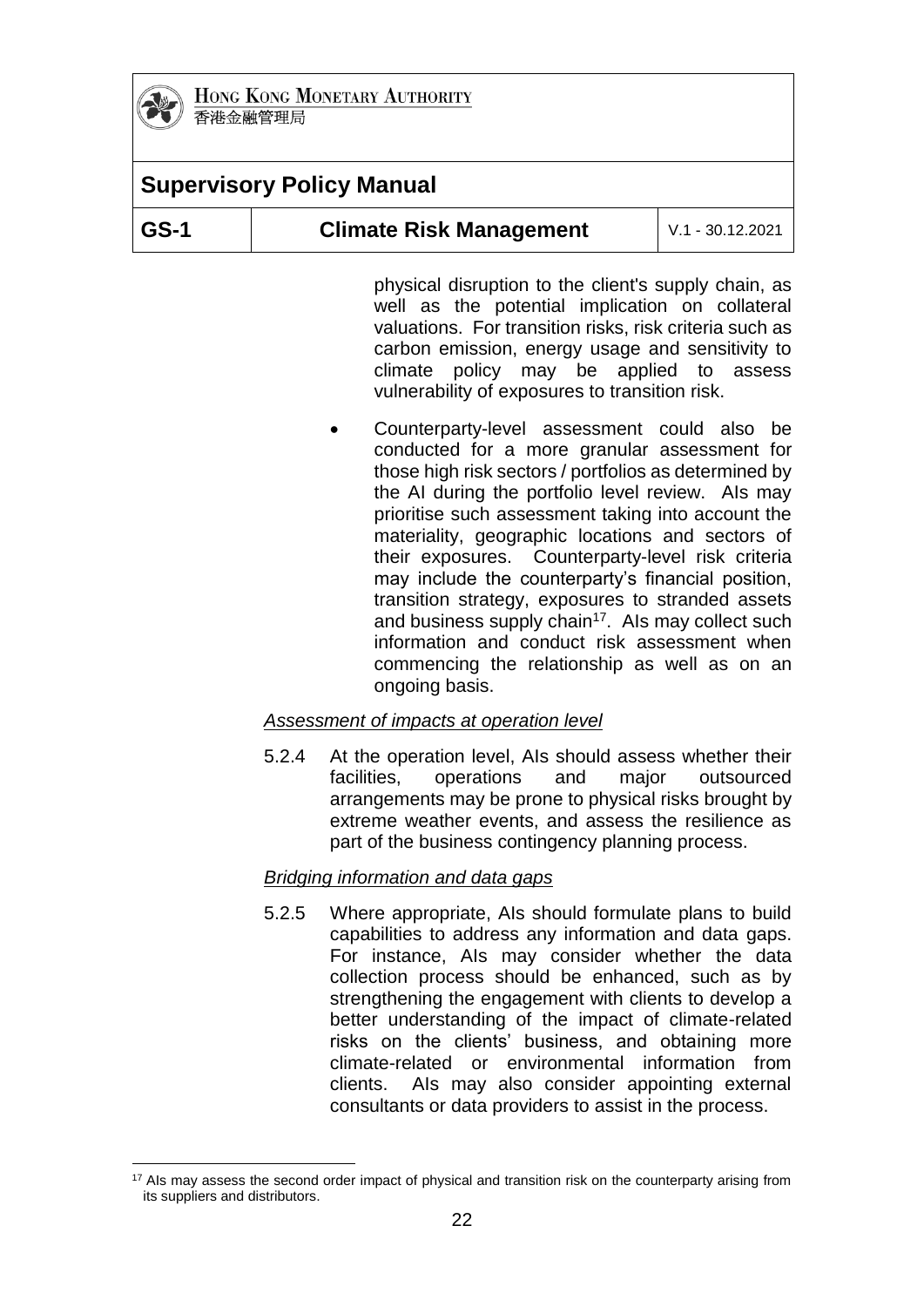

# **Supervisory Policy Manual**

|--|

# **5.3 Scenario analysis and stress testing**

### *General requirement*

- 5.3.1 AIs should build capability to measure climate-related risks using various methodologies and tools. AIs should adopt the techniques of climate-focused scenario analysis, including stress testing, to regularly assess vulnerability under different plausible climate scenarios having adverse impacts on them. AIs should consider the requirements outlined below when setting scenarios and determining the approaches. Proper documentation should also be maintained.
- 5.3.2 The methodologies and tools should be reviewed and enhanced as appropriate. The HKMA will adopt a proportionate approach when assessing AIs' relevant arrangement, having regard to the nature, scale and complexity of their business activities and the risks associated with those activities.

### *Purpose*

5.3.3 Climate scenario analysis, including stress testing, could be considered as a technique for testing an AI's resilience to climate stress. The purpose of conducting such analysis is to assess how physical and transition risks may impact an AI's business under different future states, so as to facilitate an AI's planning of responses to these different states, and hence the building of climate resilience. Specifically, it could be used to evaluate an AI's financial position under severe but plausible scenarios in the near term, thus allowing the AI to assess potential vulnerability of its financial position to "stressed" business conditions brought about by climate change.

### *Scenario setting*

5.3.4 Multiple scenarios, covering both physical risk and transition risks, should be included in scenario analyses and stress tests. Examples of the types of scenario include a transition to a lower-carbon economy consistent with a 2°C or below scenario, different pathways of lower-carbon transition (e.g. orderly and disorderly), and a pathway where no transition takes place. When setting scenarios, AIs could determine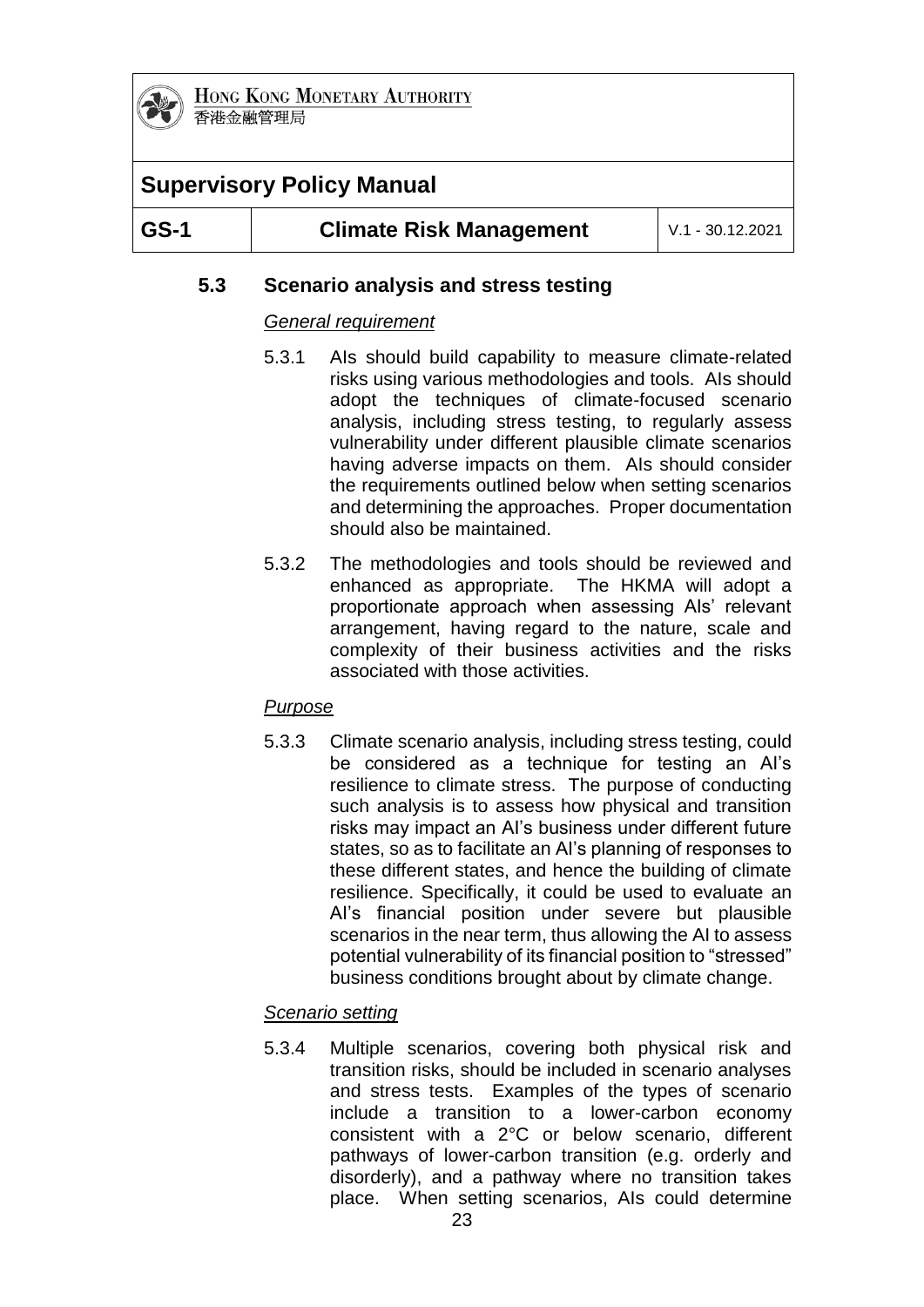

|             | <b>Supervisory Policy Manual</b> |                    |
|-------------|----------------------------------|--------------------|
| <b>GS-1</b> | <b>Climate Risk Management</b>   | $V.1 - 30.12.2021$ |

which scenarios and time horizons are relevant and meaningful having regard to their business model and risk profile. A spectrum of events and severity levels for all relevant risks, as well as the interactions among these risk factors, could be considered. Considerations may include:

- for assessing physical risk impact, assumptions may be made based on average global temperature increase, change in mean sea level, and the rising frequency and severity of extreme weather events.
- for transition risk, the assumptions may focus on the impact of policy change (e.g. change in carbon price), technological advancements, changes in market sentiment or a combination of these factors.
- reference could also be made to the reference scenarios developed by the NGFS and the Shared Socio-economic Pathways adopted by the Intergovernmental Panel on Climate Change, which have been widely adopted internationally and could serve as a good starting point for analysing climate-related risks.
- 5.3.5 In conducting these analyses, AIs should explore using both short and longer time horizons. Short-term assessments, as emphasised under traditional stress testing methodology, are useful in measuring and assessing the risks within an ordinary business planning horizon. However, as climate change occurs over a longer period with high complexity and uncertainty, conducting analyses for both short-term and longer term would help the AI measure existing and potential vulnerabilities, and eventually facilitate the planning of mitigating actions accordingly.

#### *Approaches*

5.3.6 When conducting climate-focused scenario analyses including stress tests, all major exposures that are being or will be affected by climate change should be covered, and both quantitative and qualitative assessments should be performed. For example, AIs could assess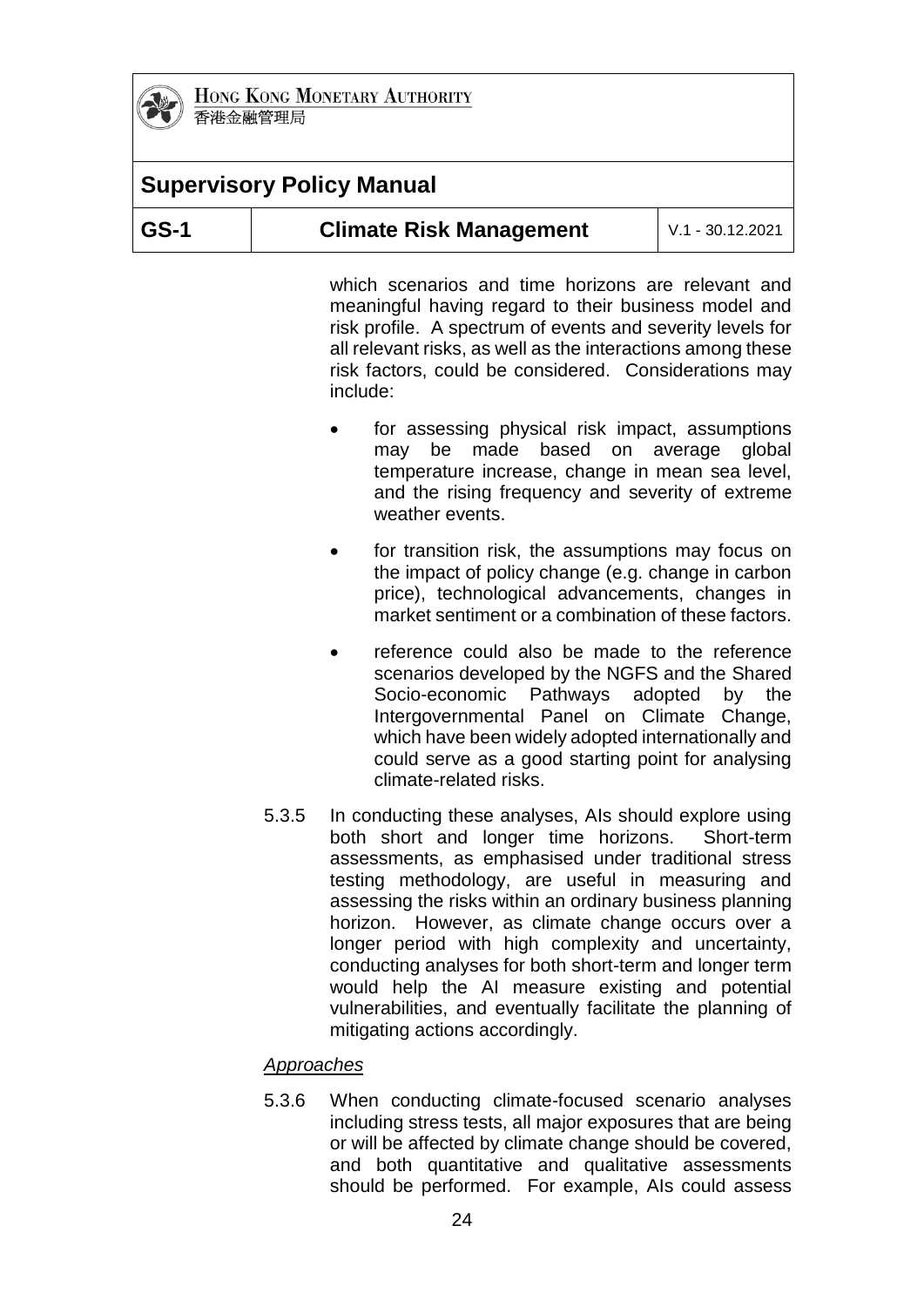

1

HONG KONG MONETARY AUTHORITY 香港金融管理局

# **Supervisory Policy Manual**

| GS-1<br><b>Climate Risk Management</b> | $\mid$ V.1 - 30.12.2021 |
|----------------------------------------|-------------------------|
|----------------------------------------|-------------------------|

how climate-related risks may be translated into financial risk drivers (such as change in revenue, costs, asset value, and borrowers' repayment ability) and manifest in the major risk categories (such as how the AI's credit risk profile and fair value assets are impacted, and the aggregate impact on its financial position). AIs may also identify the most significant factors which will materially affect their financial positions and operations, and explore mitigation strategies.

- 5.3.7 AIs should be mindful of the potential model risk and limitation arising from the use of new modelling methodologies and assumptions for performing the analyses and making long-term projections. For instance, scenario assumptions and stylised model parameters may not be able to capture the complex interaction of the various climate risk factors, and hence present difficulty in using the analysis to predict the evolution of these factors. Model limitations should be properly documented.
- 5.3.8 AIs should also keep in view development in this space which is fast-evolving<sup>18</sup> and explore enhancing their approach.<sup>19</sup>

#### *Documentation*

- 5.3.9 AIs should maintain proper documentation of the scenario analysis and stress test undertaken to inform management discussion and facilitate ongoing development of methodologies and tools. For instance, areas covered could include:
	- key features of the exercises, including parameters used (e.g. macro-economic variables), assumptions made and analytical choices (e.g. choices of scenarios, time horizons);

<sup>&</sup>lt;sup>18</sup> For example, a number of international bodies / initiatives, such as TCFD, NGFS and the BCBS, have showcased different tools and methodologies adopted by financial institutions.

<sup>19</sup> Recognising the challenges in conducting a robust climate-focused scenario analysis including stress testing, the HKMA will monitor the situation and continue to work with the industry to support bank's capacity building.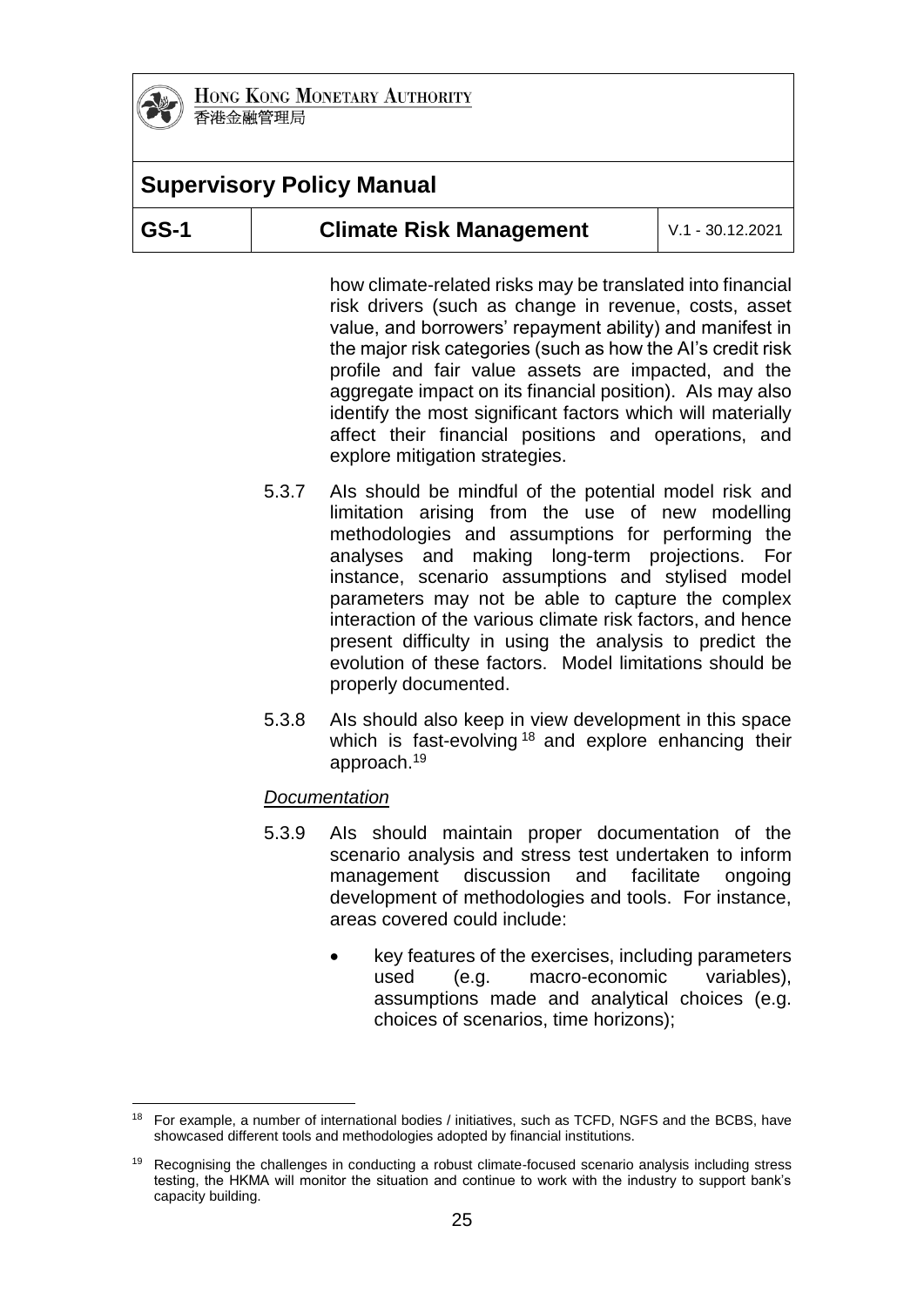

| <b>Supervisory Policy Manual</b> |           |                                                                               |                    |
|----------------------------------|-----------|-------------------------------------------------------------------------------|--------------------|
| <b>GS-1</b>                      |           | <b>Climate Risk Management</b>                                                | $V.1 - 30.12.2021$ |
|                                  | $\bullet$ | analyses and processes adopted in deriving any<br>assumptions and parameters; |                    |
|                                  |           | model limitations;                                                            |                    |

- assessment results; and
- actions undertaken and plans formulated to address risks identified, and how such actions and plans can reduce the long run impact of climate change on the AI.

### **5.4 Monitoring and Reporting**

### *General requirement*

- 5.4.1 AIs should implement processes to monitor and report exposures to climate-related risks to ensure that such exposures are consistent with their risk appetite. Given the evolving nature of climate-related risks, AIs should monitor evolution of climate-related risks and ensure that the risk monitoring process should keep pace with the latest developments on climate change (e.g. in respect of emission pathways and environmental policies).
- 5.4.2 A range of quantitative and qualitative tools and metrics should be considered to facilitate monitoring, and to provide early warning signals for necessary actions. Timely and regular reporting should be made to the board to facilitate oversight.

#### *Monitoring at portfolio level*

- 5.4.3 At portfolio level, AIs should consider focusing on certain risk factors having regard to the materiality. Such monitoring should, at a minimum, cover the AI's exposures to certain sectors which are more vulnerable to transition risks, and collaterals which are more likely to be impacted by physical risks.
- 5.4.4 To facilitate holistic portfolio monitoring, simple metrics, such as percentage of exposures to high-risk sectors, and carbon intensity of projects financed by the AI, may be considered.

#### *Monitoring at counterparty level*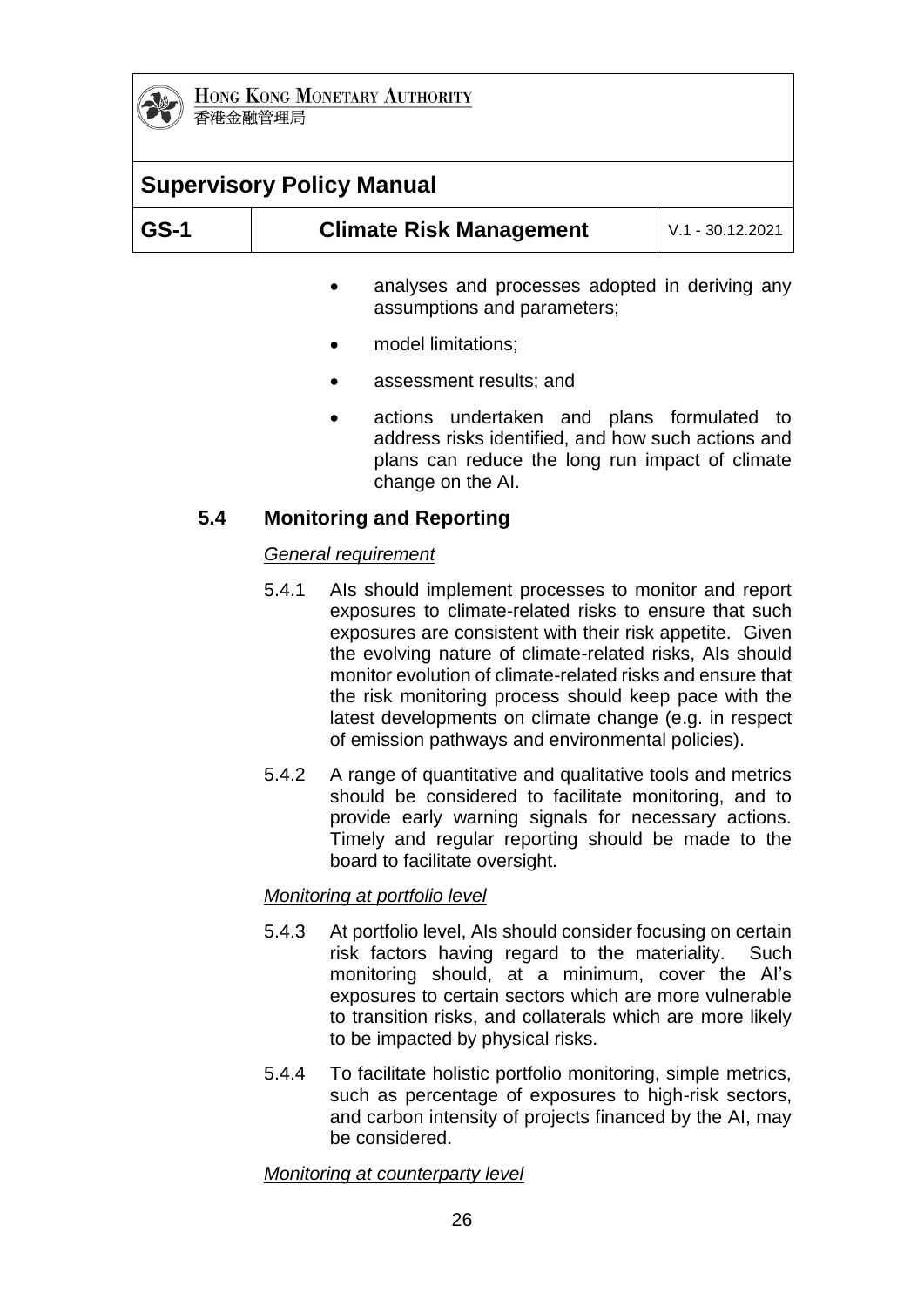

# **Supervisory Policy Manual**

| GS-1<br><b>Climate Risk Management</b> | $\mid$ V.1 - 30.12.2021 |
|----------------------------------------|-------------------------|
|----------------------------------------|-------------------------|

5.4.5 At counterparty level, AIs may consider maintaining a monitoring list of counterparties with high risk profile. AIs may then focus on such counterparties and consider carrying out enhanced due diligence on these clients, for example, monitoring their transition progress through direct engagement and publicly available information.

### *Monitoring of exposure of operation to physical risks*

5.4.6 In monitoring the physical risk exposures of an AI's own facilities, operations and major outsourced arrangements, it may consider appropriate indicators that provide management with early warning of operational risk issues.

#### *Monitoring the evolution of climate-related risks*

5.4.7 AIs should also keep track of the evolution of climaterelated risks and evaluate the potential impacts on their exposures. This is because the materialisation of climate-related risks is largely dependent upon whether global emissions could be reduced on a pathway consistent with a 2°C warming, and the changes in the climate system and policy responses. For example, a continuous high emissions pathway may result in more substantial global temperature increase and hence potentially more drastic policy responses. In the meantime, the readiness of a jurisdiction to switch to a low-carbon economy and its economic composition will affect its vulnerabilities to transition.

#### *Reporting to board and senior management*

- 5.4.8 Timely and regular reports on climate-related risk exposures including adherence to risk appetite, progress of strategic and business plans, information on implementation of control and mitigation (see subsection 5.5) should be provided to the board and senior management to inform decision-making.
- 5.4.9 While AIs could determine their risk reporting requirements taking into account their own business models and risk profiles, the reports should, at minimum, cover all material climate-related risks identified, adherence to risk appetite / risk limits, and any forwardlooking assessment of risks. Simple quantitative metrics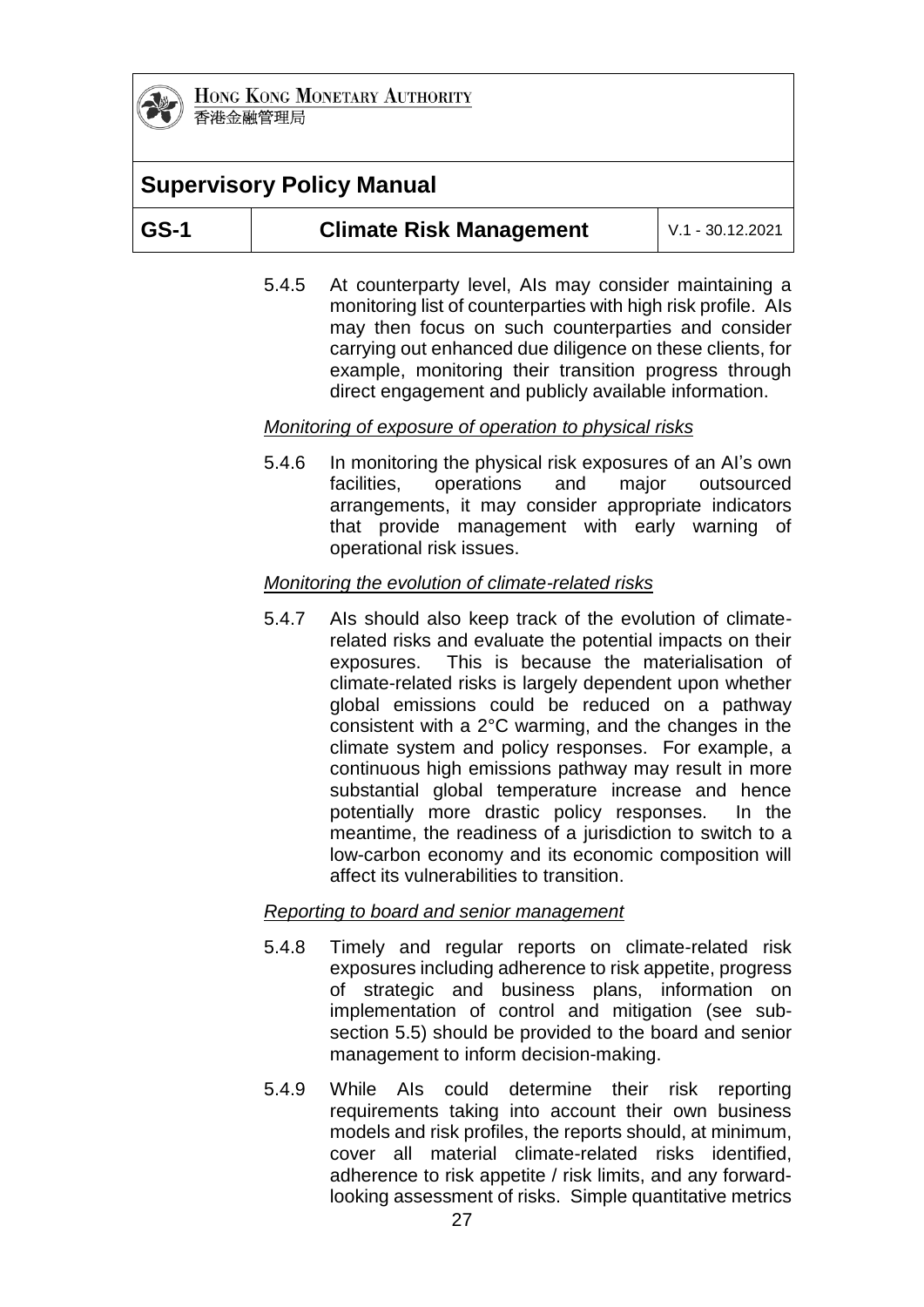

# **Supervisory Policy Manual**

| $\overline{\text{GS-1}}$<br><b>Climate Risk Management</b><br>$V.1 - 30.12.2021$ |
|----------------------------------------------------------------------------------|
|----------------------------------------------------------------------------------|

(as mentioned in para 5.4.4) could also be considered in the reporting process.

5.4.10 In the meantime, AIs should keep in view any need to enhance risk reporting framework to enable them to better capture, aggregate and report climate-related exposures.

### **5.5 Control and Mitigation**

#### *General requirement*

5.5.1 AIs should carry out measures to control and mitigate exposures to climate-related risks, having regard to their business strategy and risk appetite.

#### *Sector-level measures*

- 5.5.2 AIs should consider control measures for sectors which do not align with AIs' climate strategy or risk appetite, such as imposing limitations, setting lending thresholds, adopting a tilting policy. AIs could also develop sectorlevel policies to facilitate consistent risk control measures.
- 5.5.3 In the event that an exclusion policy has to be implemented (e.g. ceasing financing to certain sectors), considerations should be given to financial inclusion to avoid abrupt changes causing undue hardship to clients which would not be conducive to a smooth transition. For example, a gradual approach could be considered by beginning ceasing the financing of new projects.

#### *Counterparty and transaction-level measures*

5.5.4 For counterparties which are not in line with AIs' climate strategy or risk appetite, AIs should determine the appropriate mitigation measures at counterparty and/or transaction level. For example, AIs may consider applying more stringent lending terms such as shorter tenor, lower loan-to-value limit, or have the climaterelated risks reflected in pricing. On the other hand, AIs may also apply favourable financing conditions or covenants to promote consideration of climate-related issues by their clients, such as taking steps to manage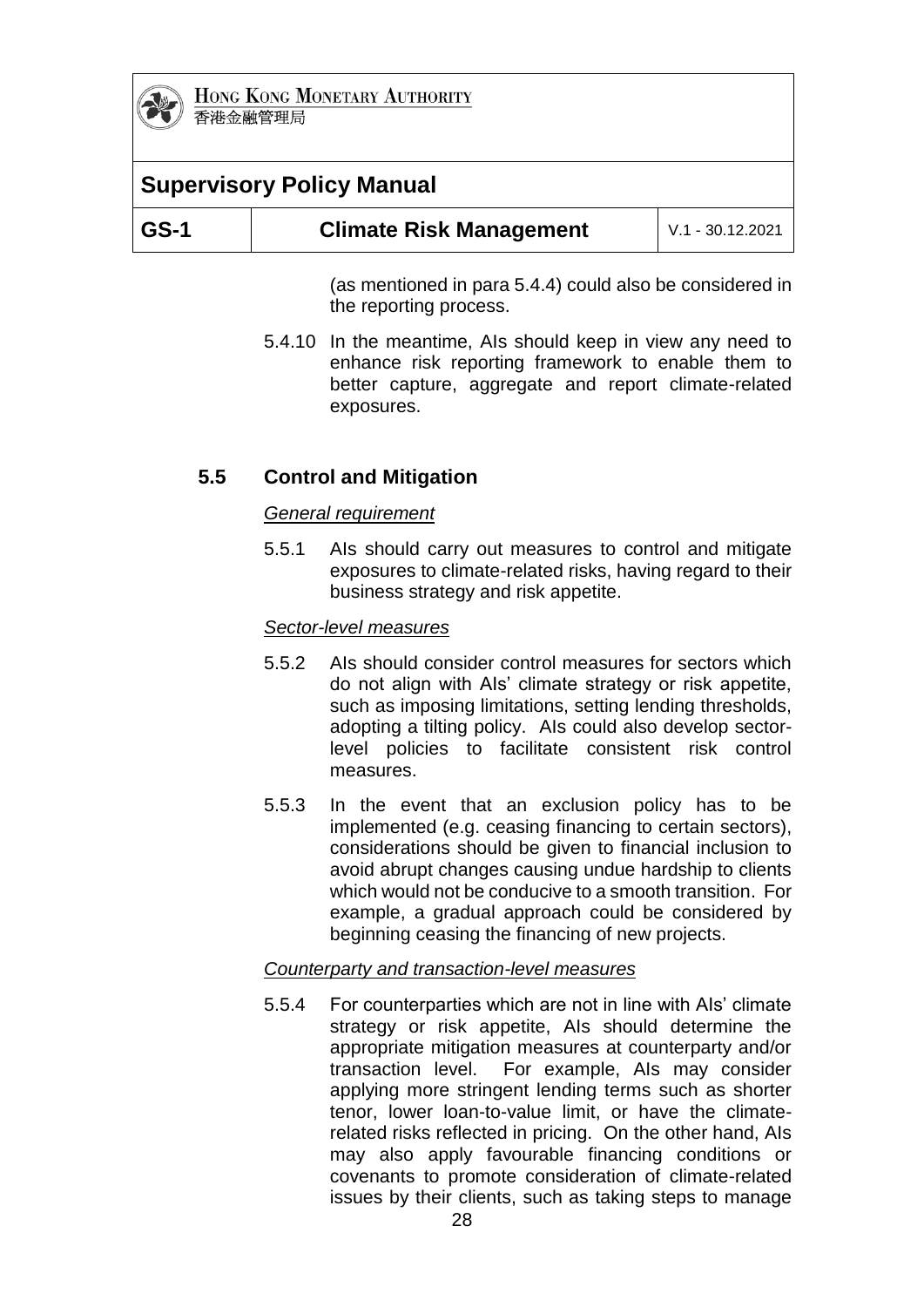

# **Supervisory Policy Manual**

exposures to climate-related risks, developing a transition strategy, adhering to applicable standards or establishing performance targets. To address potential reputational risk issues arising from controversy connected to their lending and investment activities, AIs could consider developing guidelines and procedures about their engagement with clients and responses.

5.5.5 AIs may also consider assisting their clients in building climate resilience by supporting them in transitioning to low-carbon activities, for example, through establishing with clients certain performance targets such as energy efficiency improvement and carbon emission reduction. Another possible way is to encourage clients to enhance their climate-related disclosures, which could in turn help inform the AI about the risks faced by the clients.

### *Measures for preventing disruption to operation*

5.5.6 AIs should consider adequate measures to safeguard business continuity in case of extreme weather events causing disruptions to their own facilities, operations and major outsourced arrangements. AIs could also consider relocating critical functions to areas less vulnerable to climate risks.

# **6. Disclosure**

### **6.1 Overview**

- 6.1.1 Climate-related disclosure is an important avenue for different stakeholders (e.g. regulators, investors, customers and depositors) of an AI to understand relevant risks faced by it and its approach to addressing such issues.
- 6.1.2 There has been growing demand for information to address concerns on climate-related issues. Among the various disclosure frameworks concerning climate and sustainability, the TCFD published a set of recommendations in 2017 to help businesses discloses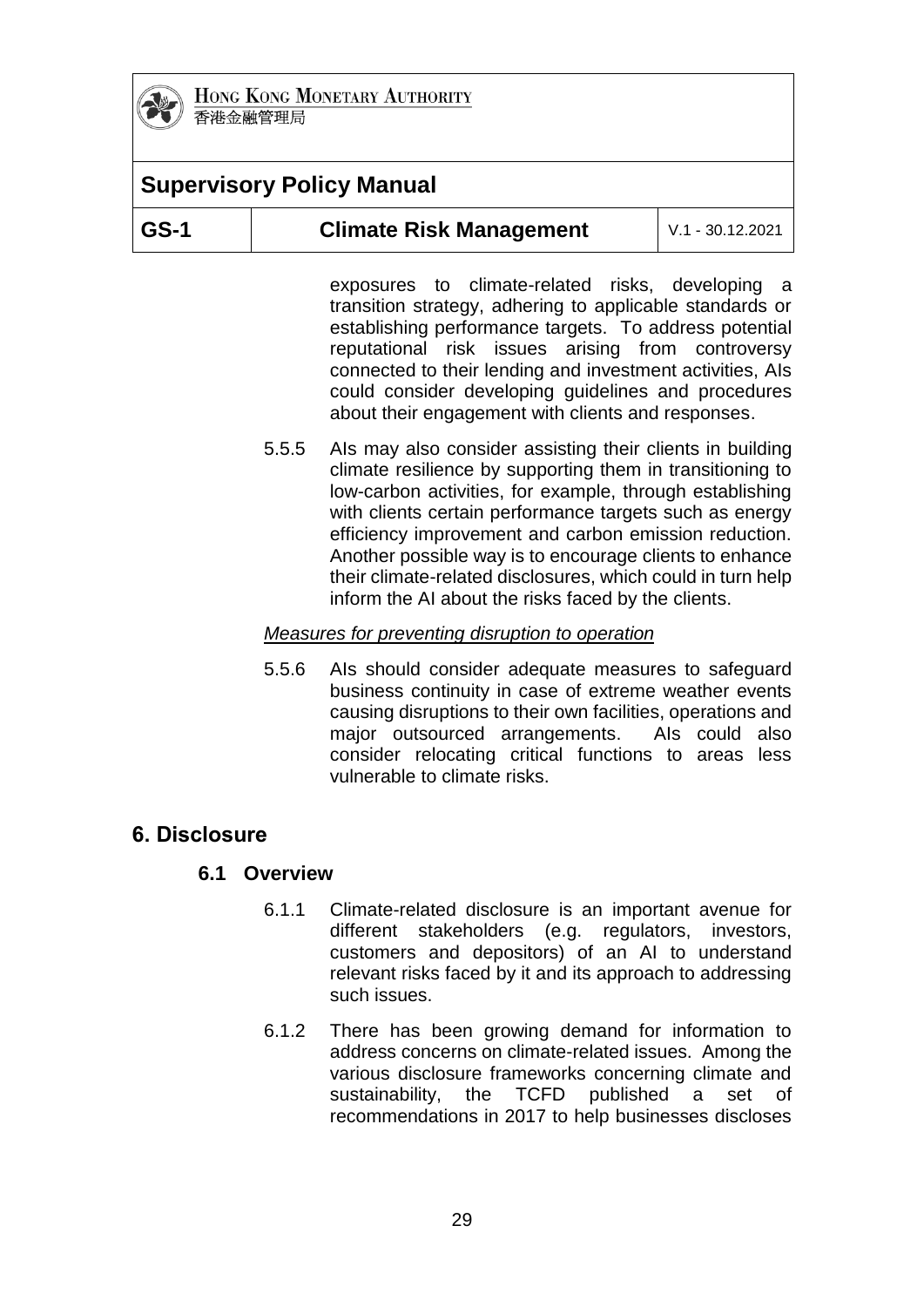

# **Supervisory Policy Manual**

| GS-1 | <b>Climate Risk Management</b> | $V.1 - 30.12.2021$ |
|------|--------------------------------|--------------------|
|------|--------------------------------|--------------------|

risks and opportunities arising from climate change<sup>20</sup>. The TCFD recommendations have gone through extensive consultation, and gained broad support among preparers and users internationally. They are also widely recognised, adopted or referenced by regulators and authorities<sup>21</sup>.

6.1.3 As such, TCFD recommendations are considered a desirable framework for AIs to rely upon, at least at the initial stage. Referencing to a common framework could also facilitate consistency and comparability among AIs.

### **6.2 Approach to disclosure**

#### *General requirements*

6.2.1 AIs should develop an appropriate approach to disclosing climate-related information to enhance transparency. As a minimum, AIs should make climaterelated disclosures aligned with TCFD recommendations.

#### *TCFD's recommended disclosures*

6.2.2 The TCFD's 11 recommendations surrounding four thematic areas (i.e. governance, strategy, risk management, and metrics and targets) address financial risks and opportunities posed by climate change. The recommendations and recommended disclosures of the TCFD are presented below. The examples quoted are for illustration and not exhaustive. AIs should strive to work along these recommendations taking into account their unique circumstances $^{22}$ .

*TCFD's recommendations on governance*

<sup>1</sup>  $20$  In December 2015, the FSB established the industry-led TCFD to design a set of recommendations for consistent "disclosures that will help financial market participants understand their climate-related risks". The TCFD released its final recommendations in June 2017.

<sup>21</sup> Source: TCFD, *TCFD status report 2021*, October 2021.

<sup>22</sup> AIs may refer to "*Final Report: Recommendations of the Task Force on Climate-related Financial Disclosures*" (June 2017), and the updated guidance *in "Implementing the Recommendations of the Task Force on Climate-related Financial Disclosures"* (October 2021) which provides supplemental guidance to assist preparers in certain sectors including the banking sector.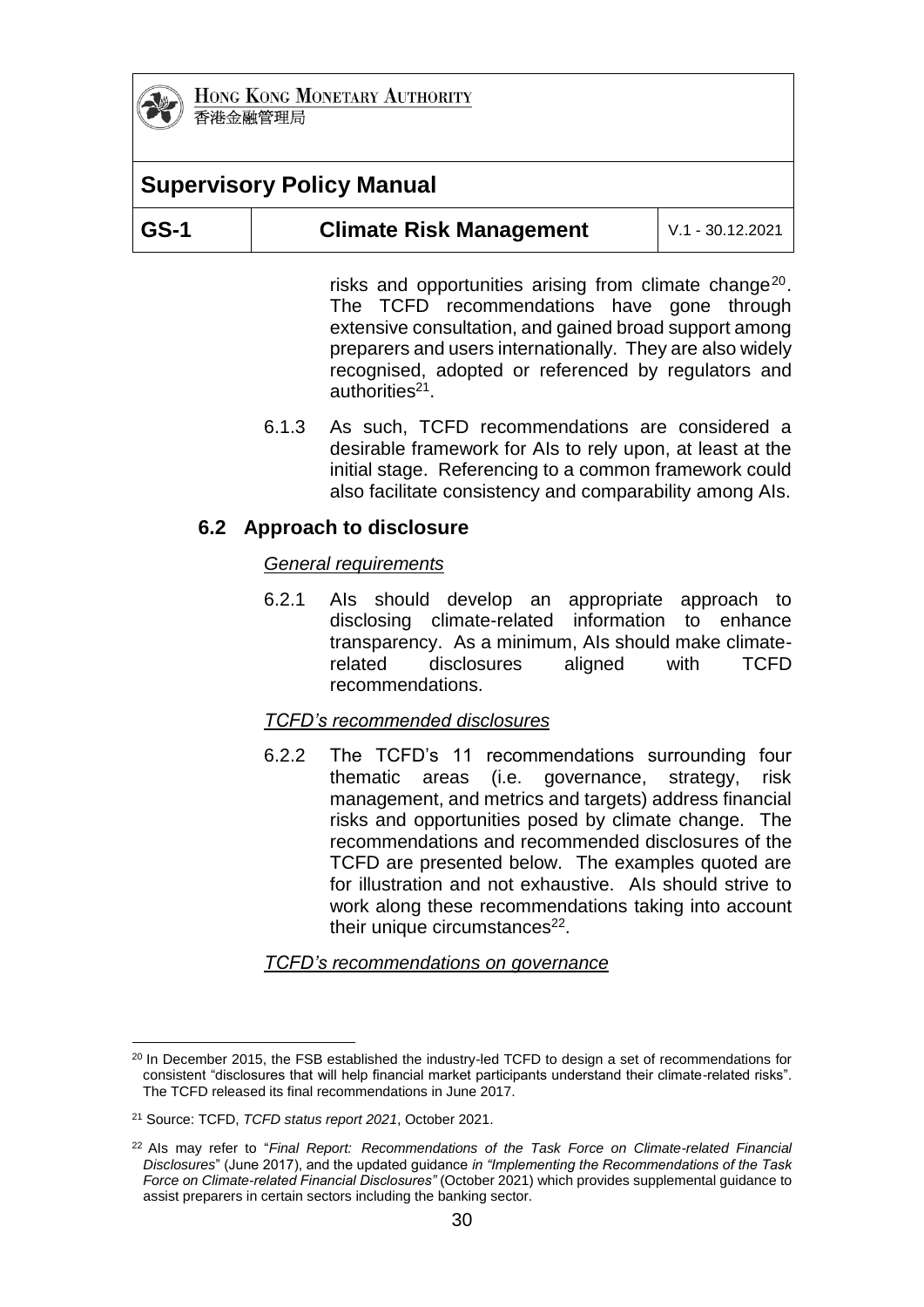

| 日记业品单口公司 |  |
|----------|--|
|          |  |
|          |  |

| <b>Supervisory Policy Manual</b>   |                                                                                                                                                                                                                                                                                       |  |                                                                                                                                                                      |                    |
|------------------------------------|---------------------------------------------------------------------------------------------------------------------------------------------------------------------------------------------------------------------------------------------------------------------------------------|--|----------------------------------------------------------------------------------------------------------------------------------------------------------------------|--------------------|
| <b>GS-1</b>                        |                                                                                                                                                                                                                                                                                       |  | <b>Climate Risk Management</b>                                                                                                                                       | $V.1 - 30.12.2021$ |
|                                    | Disclose the organisation's governance around climate-related risks<br>and opportunities.<br>a) Describe the board's oversights of climate–related risks and<br>opportunities<br>b) Describe management's role in assessing and managing climate-<br>related risks and opportunities. |  |                                                                                                                                                                      |                    |
|                                    | 6.2.3<br>For example, Als may disclose:                                                                                                                                                                                                                                               |  |                                                                                                                                                                      |                    |
|                                    |                                                                                                                                                                                                                                                                                       |  | the committee or key personnel in charge of<br>overseeing the climate-related issues within the AI<br>and / or setting Al's climate strategy;                        |                    |
|                                    | processes and frequency by which the board or<br>designated committees are informed of climate-<br>related issues;                                                                                                                                                                    |  |                                                                                                                                                                      |                    |
|                                    |                                                                                                                                                                                                                                                                                       |  | description of the roles and responsibility assigned<br>to senior management related to climate risk<br>management;                                                  |                    |
|                                    |                                                                                                                                                                                                                                                                                       |  | description of the relevant organisational structure;<br>and                                                                                                         |                    |
|                                    |                                                                                                                                                                                                                                                                                       |  | key aspects and issues of climate-related risks and<br>opportunities as discussed and reviewed by the<br>board and senior management during the reporting<br>period. |                    |
| TCFD's recommendations on strategy |                                                                                                                                                                                                                                                                                       |  |                                                                                                                                                                      |                    |
|                                    | Disclose the actual and potential impacts of climate-related risks and<br>opportunities on the organisation's businesses, strategy,<br>and<br>financial planning where such information is material.                                                                                  |  |                                                                                                                                                                      |                    |
|                                    | a) Describe the climate-related risks and opportunities the<br>organisation has identified over the short, medium, and long term.                                                                                                                                                     |  |                                                                                                                                                                      |                    |
|                                    |                                                                                                                                                                                                                                                                                       |  | b) Describe the impact of climate-related risks and opportunities on<br>the organisation's businesses, strategy and financial planning.                              |                    |

c) Describe the resilience of the organisation's strategy, taking into consideration different climate-related scenarios, including a  $2^{\circ}$ C or lower scenario.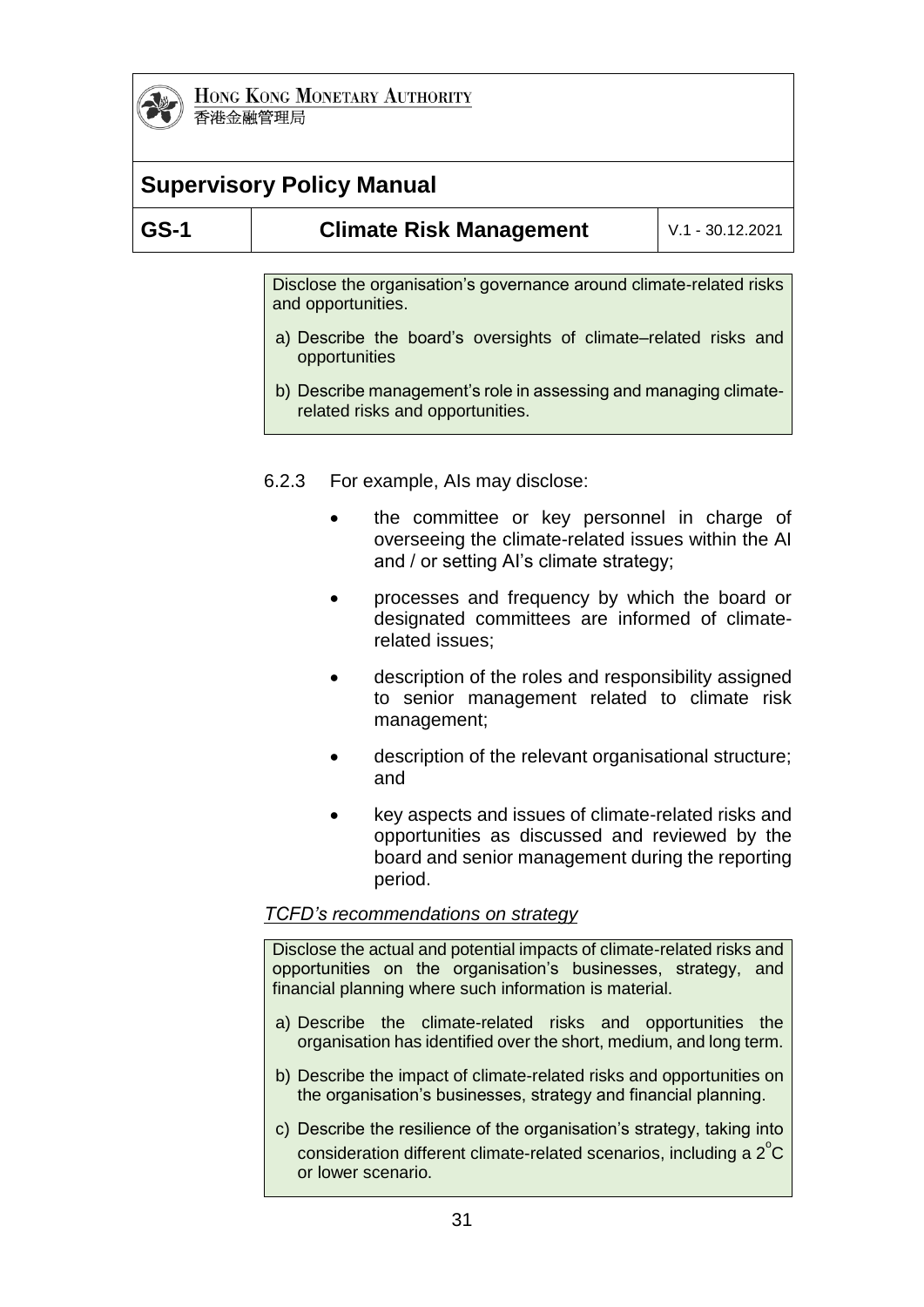

# **Supervisory Policy Manual**

| $ GS-1 $ | <b>Climate Risk Management</b> | $\mid$ V.1 - 30.12.2021 |
|----------|--------------------------------|-------------------------|
|----------|--------------------------------|-------------------------|

- 6.2.4 For example, AIs may disclose:
	- relevant short-, medium- and long-term time horizons being considered and determined by the AI, with regard to the useful life of assets;
	- specific climate-related issues potentially arising in each time horizon (short, medium, and long term) that can have a material financial impact (in terms of business lines, revenue, costs, balance sheet assets);
	- the materiality assessment process undertaken by the AI, e.g. process and methodology used to identify the impacts of climate-related risks and opportunities;
	- any scenario analysis conducted, such as the scenario, assumptions, methodology, coverage of business lines and portfolios;
	- results of scenario analysis conducted and any implications on the AI's strategy; and
	- any plans for transitioning to a low-carbon economy, which could include GHG emissions targets and specific activities intended to reduce GHG emissions or to support the transition.

#### *TCFD's recommendations on risk management*

Disclose how the organisation identifies, assesses and manages climate-related risks.

- a) Describe the organisation's processes for identifying and assessing climate-related risks.
- b) Describe the organisation's processes for managing climaterelated risks.
- c) Describe how processes for identifying, assessing, and managing climate-related risks are integrated into the organisation's overall risk management.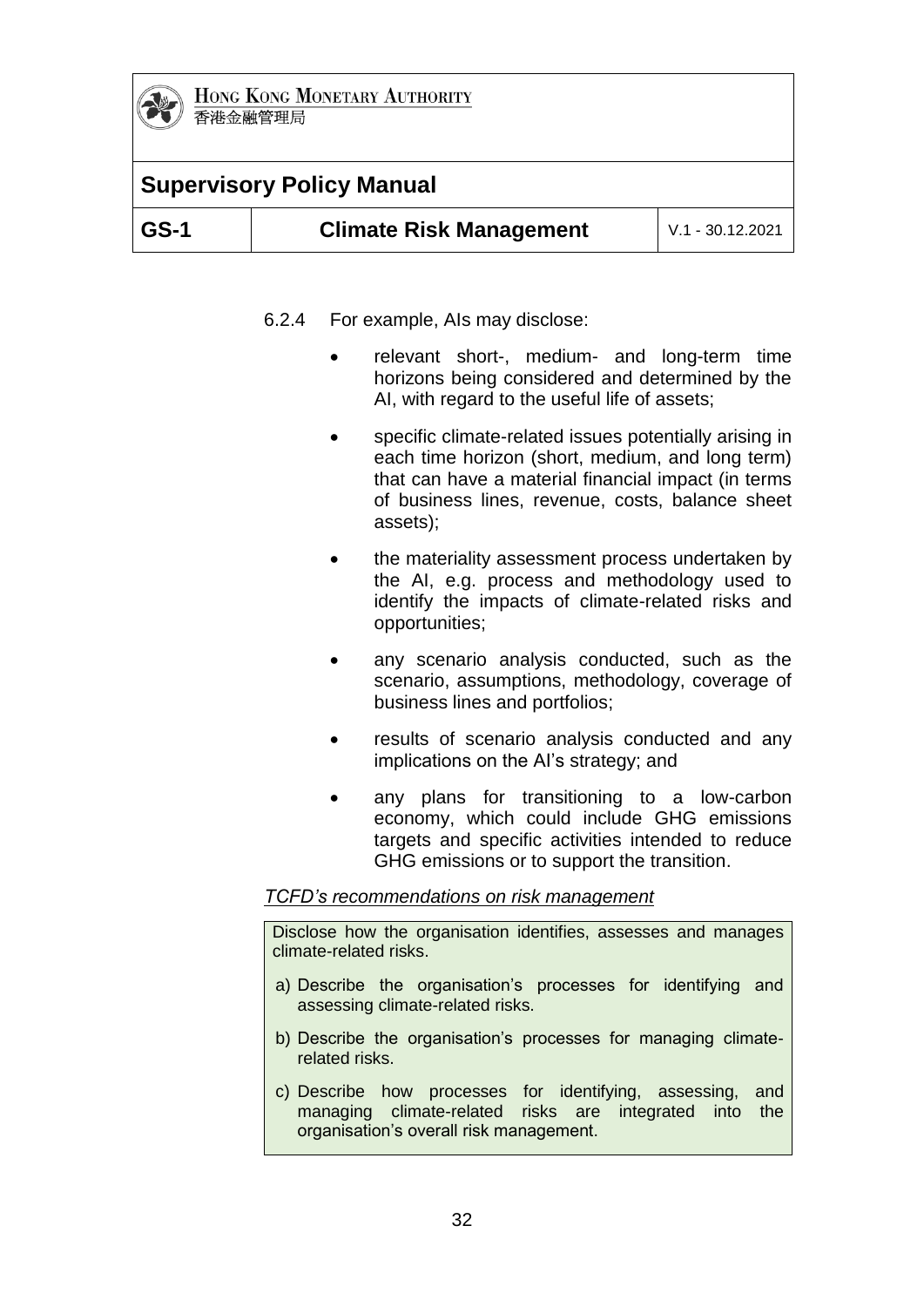

# **Supervisory Policy Manual**

| $\overline{\text{GS-1}}$ | <b>Climate Risk Management</b> | $V.1 - 30.12.2021$ |
|--------------------------|--------------------------------|--------------------|
|                          |                                |                    |

6.2.5 For example, AIs may disclose: -

- key processes for identifying and assessing climate risks;
- method or techniques in measuring, monitoring and mitigating climate risks (e.g. relevant models, limits and metrics);
- quantification of exposures in relation to climate risks;
- definitions of risk terminology used or references to existing risk classification framework; and
- progress being made in enhancing risk management capabilities and incorporation of climate risk into existing risk management framework.

#### *TCFD's recommendations on metrics and targets*

Disclose the metrics and targets used to assess and manage relevant climate-related risks and opportunities where such information is material.

- a) Disclose the metrics used by the organisation to assess climaterelated risks and opportunities in line with its strategy and risk management process.
- b) Disclose Scope 1, Scope 2 and, if appropriate, Scope 3 greenhouse gas emissions, and the related risks.
- c) Describe the targets used by the organisation to manage climaterelated risks and opportunities and performance against targets.

6.2.6 For example, AIs may disclose:

risk and alignment metrics and targets $23$  used to measure climate-related risks and opportunities;

<sup>1</sup> <sup>23</sup> Risk metrics such as probabilities of default, adjusted risk rating, exposure to carbon sensitive sectors, and alignment metrics such as carbon footprints, carbon intensity and implied temperature rise, can be actively explored. AIs may also keep in view of the developments of initiatives such as Partnership for Carbon Accounting Financials (PCAF), and Science Based Targets Initiative (SBTi).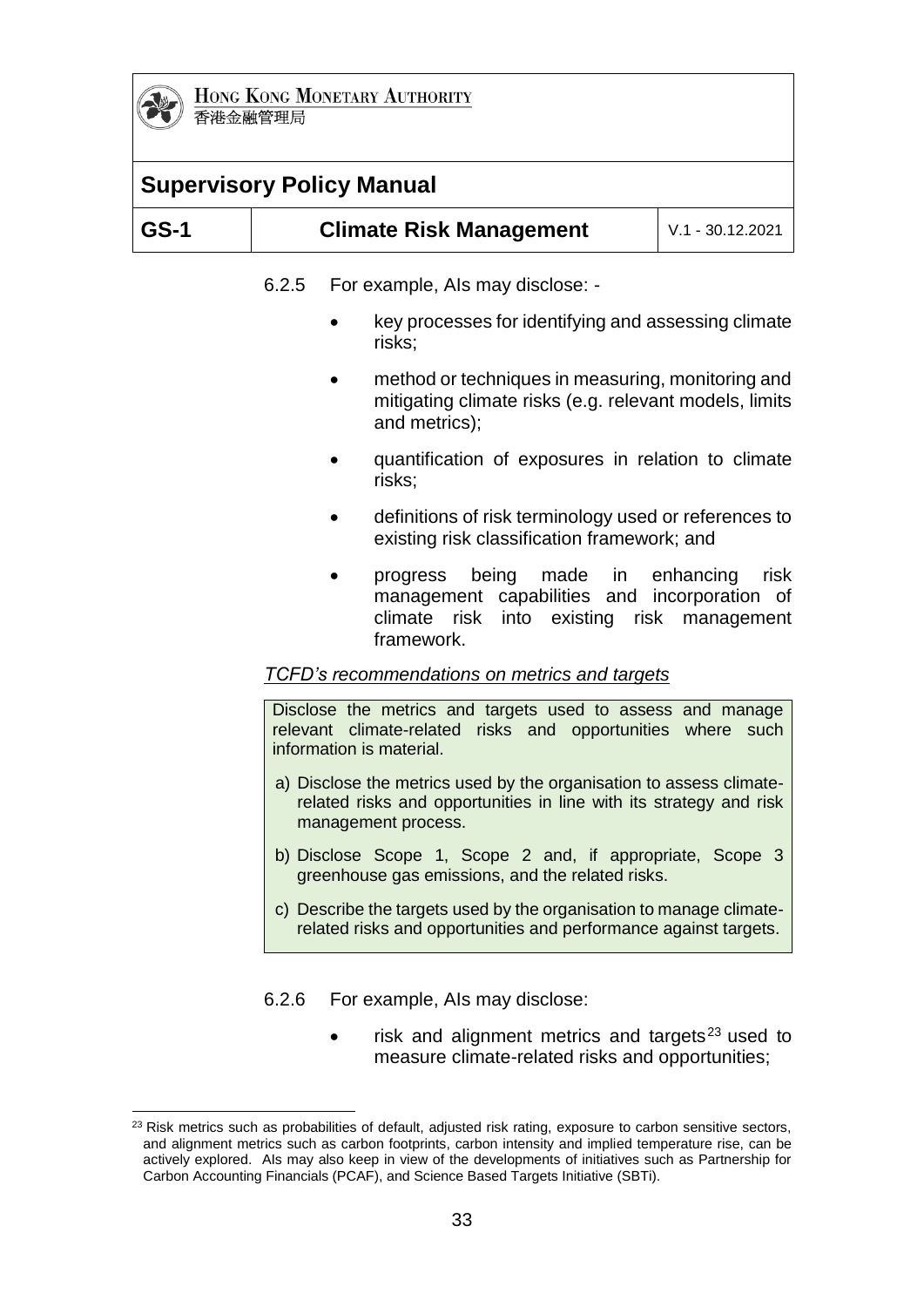

| <b>Supervisory Policy Manual</b> |                                                      |                                                                                                       |  |
|----------------------------------|------------------------------------------------------|-------------------------------------------------------------------------------------------------------|--|
| $GS-1$                           | <b>Climate Risk Management</b><br>$V.1 - 30.12.2021$ |                                                                                                       |  |
|                                  | $\bullet$                                            | breakdown of metrics and targets by industry,<br>geography, credit quality and tenor;                 |  |
|                                  |                                                      | scope 1 and 2 emissions of Al's own operation;                                                        |  |
|                                  |                                                      | methodology used in relation to such metrics and<br>targets (e.g. calculation, standard adopted); and |  |
|                                  |                                                      | any verification and assurance of the disclosed<br>metrics (e.g. emission).                           |  |
|                                  | Timeline and location                                |                                                                                                       |  |

- 6.2.7 The HKMA would expect AIs to take actions to prepare climate-related disclosures in accordance with TCFD recommendations as soon as practicable, and make their first disclosures no later than mid-2023. Recognising the potential challenges for AIs in implementing the TCFD recommendations, the HKMA will be pragmatic in monitoring such disclosures initially<sup>24</sup>, with a view to aligning disclosures of AIs with the TCFD framework no later than 2025.
- 6.2.8 AIs should make such disclosure at least on an annual basis. Regarding location of disclosure, AIs may consider making use of their sustainability reports, website, annual reports, or a combination of them to facilitate public access.

#### *Disclosures at group or head office level*

6.2.9 For AIs which are local subsidiaries or branches of foreign banks, they may rely on the disclosure arrangement at the group or head office level, as long as such disclosures are applicable to the AI's local operation and meet the requirements in this section.

#### *Comply-or-explain approach*

<sup>1</sup>  $24$  For example, we would expect more meaningful disclosures for the areas of "governance" and "risk management" by AIs.